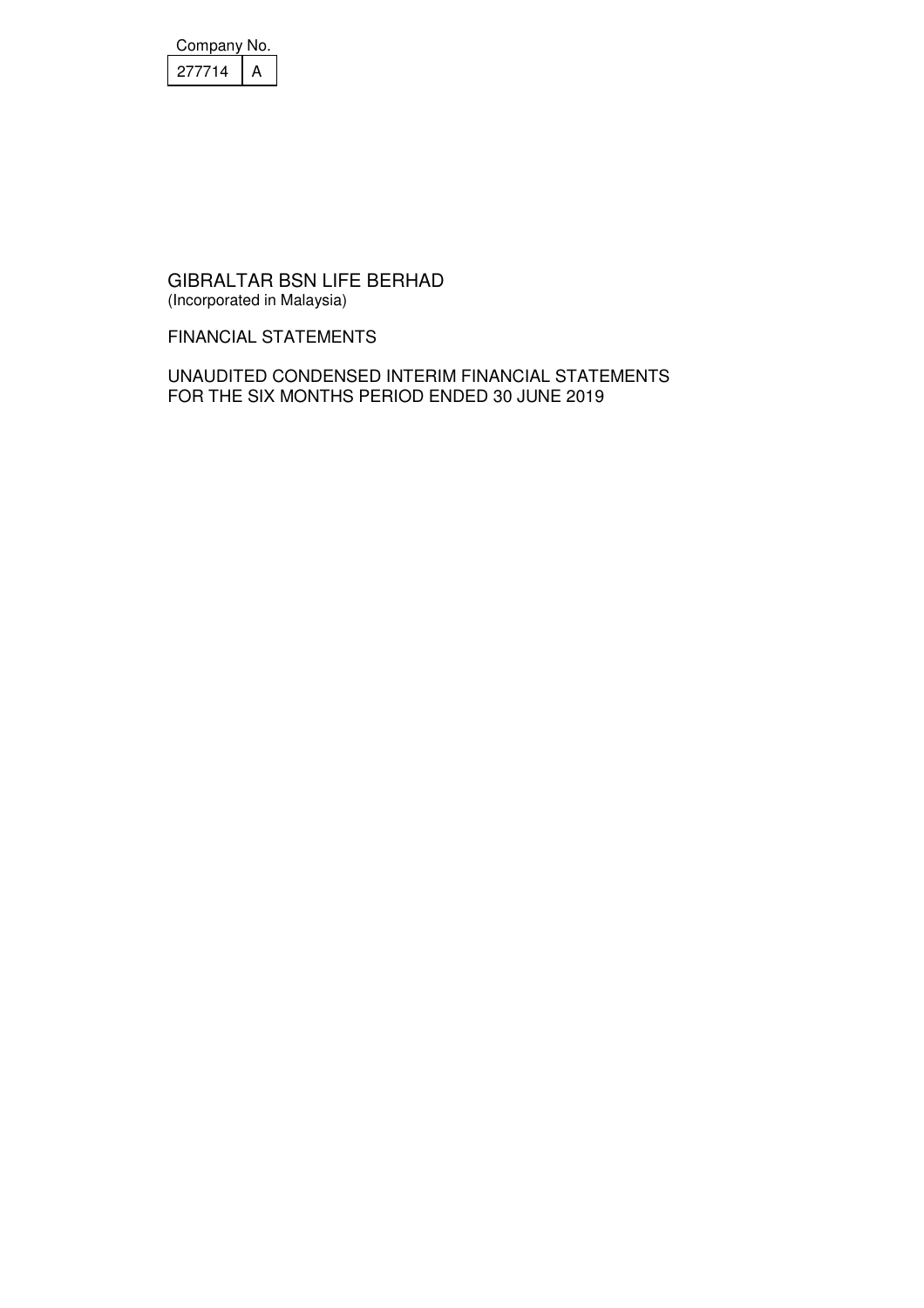

# UNAUDITED CONDENSED INTERIM FINANCIAL STATEMENTS FOR THE SIX MONTHS PERIOD ENDED 30 JUNE 2019

| <b>CONTENT</b>                                                      | PAGE(S) |
|---------------------------------------------------------------------|---------|
| Unaudited condensed interim statement of financial position         | $1 - 2$ |
| Unaudited condensed interim statement of income                     | 3       |
| Unaudited condensed interim statement of other comprehensive income | 4       |
| Unaudited condensed interim statement of changes in equity          | 5       |
| Unaudited condensed interim statement of cash flows                 | 6       |
| Notes to the condensed interim financial statements                 | 7 – 27  |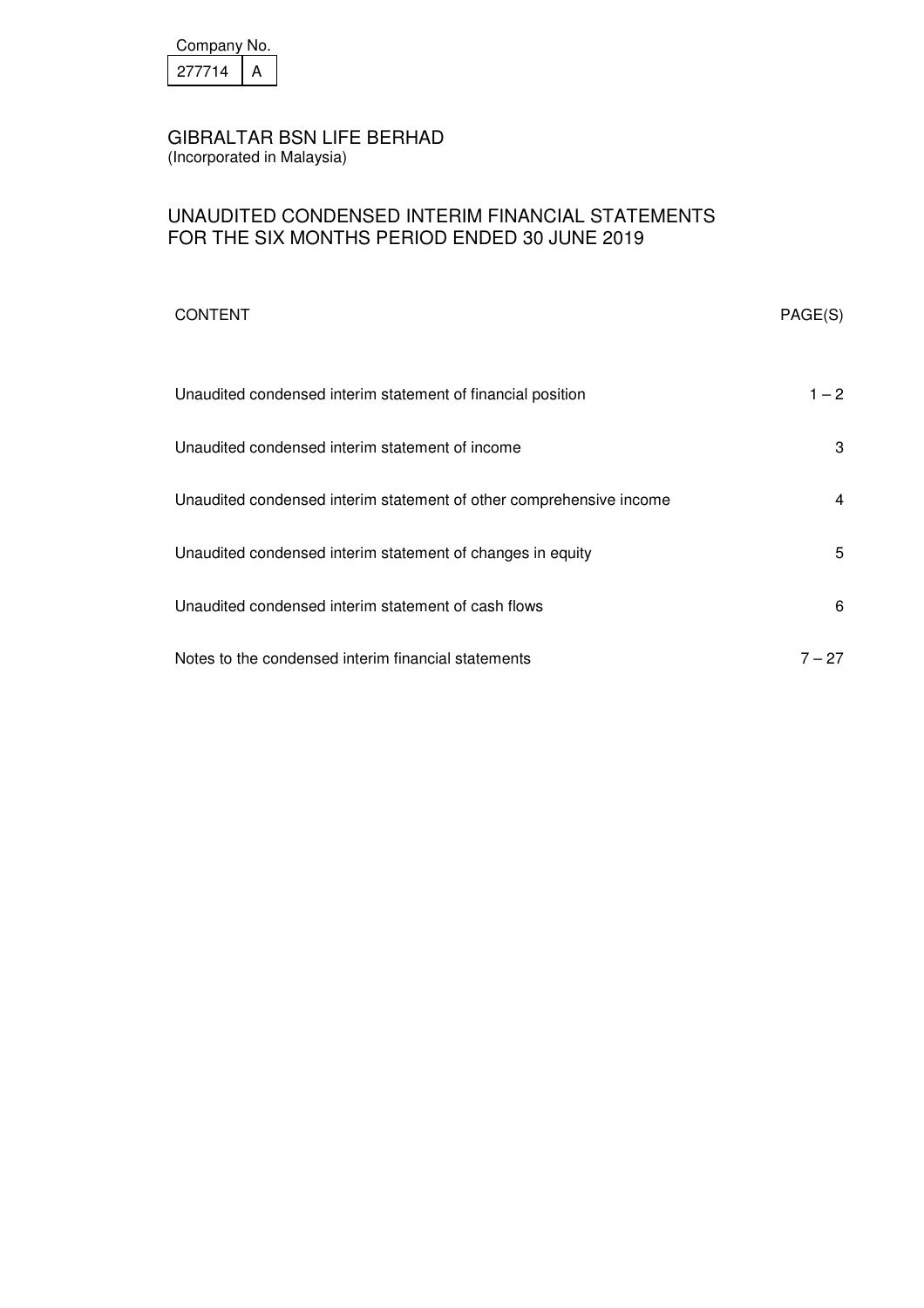| Company No. |  |  |
|-------------|--|--|
| 27714       |  |  |

(Incorporated in Malaysia)

# UNAUDITED CONDENSED INTERIM STATEMENT OF FINANCIAL POSITION AS AT 30 JUNE 2019

|                                                                                                                                                                                               | Note                         | 30.06.2019<br>RM'000                       | 31.12.2018<br>RM'000                       |
|-----------------------------------------------------------------------------------------------------------------------------------------------------------------------------------------------|------------------------------|--------------------------------------------|--------------------------------------------|
| <b>ASSETS</b>                                                                                                                                                                                 |                              |                                            |                                            |
| Properties and equipment<br>Right-of-use assets<br>Investment property<br>Intangible assets<br>Prepaid lease property                                                                         |                              | 14,675<br>22,579<br>5,500<br>6,529<br>226  | 10,204<br>11,000<br>6,927<br>227           |
| Investments                                                                                                                                                                                   | 7                            | 2,223,378                                  | 2,206,544                                  |
| Held-to-maturity financial assets ("HTM")<br>Loans and receivables ("LAR")<br>Available-for-sale financial assets ("AFS")<br>Fair value through profit and loss financial assets<br>("FVTPL") | 7(a)<br>7(b)<br>7(c)<br>7(d) | 243,957<br>208,361<br>1,292,239<br>478,821 | 259,465<br>301,234<br>1,282,706<br>363,139 |
| Reinsurance assets<br>Insurance receivables<br>Other receivables<br>Cash and cash equivalents                                                                                                 | 8<br>9<br>10                 | 13,779<br>6,888<br>16,851<br>9,775         | 13,012<br>9,575<br>24,924<br>6,282         |
| <b>TOTAL ASSETS</b>                                                                                                                                                                           |                              | 2,320,180                                  | 2,288,695                                  |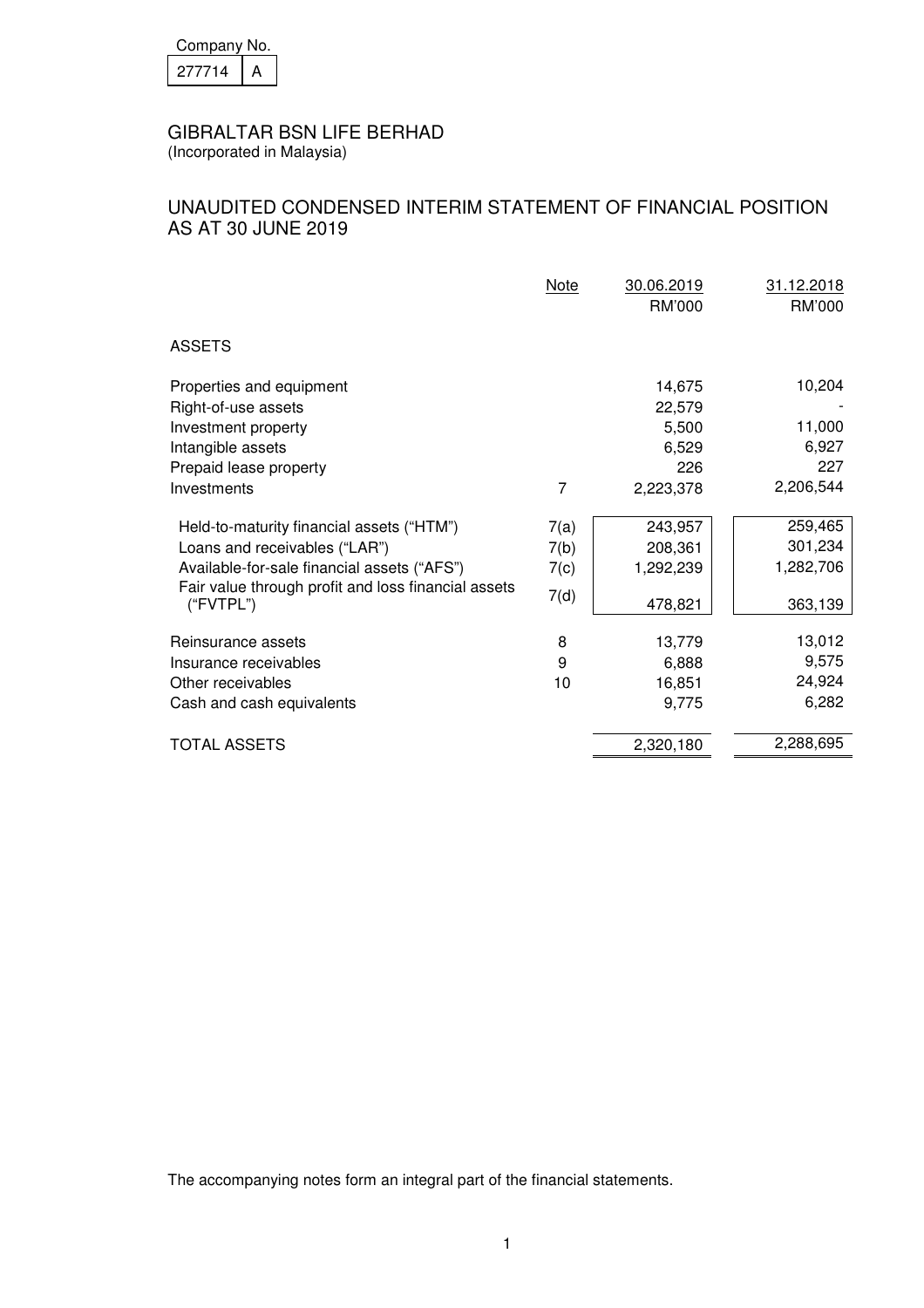| Company No. |  |  |
|-------------|--|--|
| 27714       |  |  |

(Incorporated in Malaysia)

# UNAUDITED CONDENSED INTERIM STATEMENT OF FINANCIAL POSITION AS AT 30 JUNE 2019 (CONTINUED)

|                                                                      | Note           | 30.06.2019<br><b>RM'000</b> | 31.12.2018<br>RM'000 |
|----------------------------------------------------------------------|----------------|-----------------------------|----------------------|
| <b>EQUITY AND LIABILITIES</b>                                        |                |                             |                      |
| Share capital<br>Retained earnings                                   | 11<br>12(a)    | 125,000<br>197,255          | 125,000<br>221,434   |
| Available-for-sale fair value reserves<br>Asset revaluation reserves | 12(b)<br>12(b) | 20,850<br>46                | 2,344<br>46          |
| <b>TOTAL EQUITY</b>                                                  |                | 343,151                     | 348,824              |
| Insurance contract liabilities<br>Deferred tax liabilities           | 13             | 1,824,603<br>39,500         | 1,806,780<br>33,815  |
| Insurance payables<br>Current tax payable<br>Lease liability         | 14             | 39,638<br>1,726<br>22,919   | 52,658<br>408        |
| Other payables                                                       | 15             | 48,643                      | 46,210               |
| <b>TOTAL LIABILITIES</b>                                             |                | 1,977,029                   | 1,939,871            |
| TOTAL EQUITY AND LIABILITIES                                         |                | 2,320,180                   | 2,288,695            |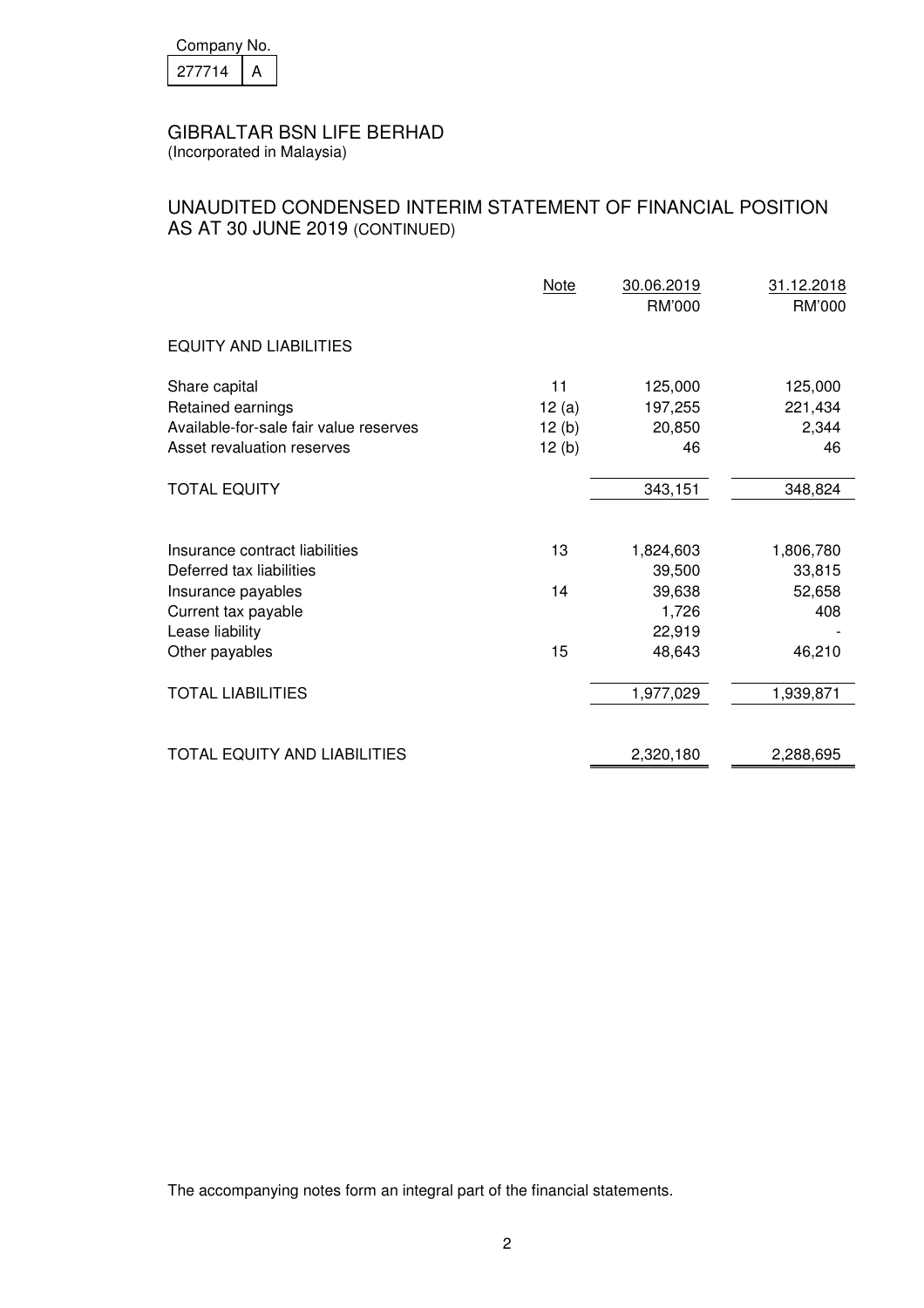| Company No. |  |  |  |
|-------------|--|--|--|
| 27714       |  |  |  |

(Incorporated in Malaysia)

# UNAUDITED CONDENSED INTERIM STATEMENT OF INCOME FOR THE SIX MONTHS PERIOD ENDED 30 JUNE 2019

|                                                       | 6 months   | 6 months   |
|-------------------------------------------------------|------------|------------|
|                                                       | ended      | ended      |
|                                                       | 30.06.2019 | 30.06.2018 |
|                                                       | RM'000     | RM'000     |
| Operating revenue                                     | 172,242    | 196,259    |
| Gross premiums                                        | 124,435    | 147,848    |
| Premiums ceded to reinsurers                          | (4,006)    | (6, 132)   |
| Net premiums                                          | 120,429    | 141,716    |
| Investment income                                     | 47,807     | 48,411     |
| Realised gains/(losses)                               | 6,826      | (3,776)    |
| Fair value gains/(losses)                             | 32,838     | (30, 539)  |
| Other operating income                                | 1,245      | 1,072      |
| Other income                                          | 88,716     | 15,168     |
| Gross benefits and claims                             | (158, 994) | (107, 078) |
| Claims ceded to reinsurers                            | 4,390      | 2,561      |
| Gross change in contract liabilities                  | (11, 265)  | 21,294     |
| Change in contract liabilities ceded to reinsurers    | 738        | (990)      |
| Net insurance benefits and claims                     | (165, 131) | (84, 213)  |
|                                                       |            |            |
| Fee and commission expenses                           | (7, 599)   | (8,594)    |
| Management expenses                                   | (59, 254)  | (60, 586)  |
| Other expenses                                        | (66, 853)  | (69, 180)  |
| (Loss)/profit before taxation                         | (22, 839)  | 3,491      |
| Tax (expenses)/benefit attributable to                |            |            |
| participating fund and unit holders                   | (5, 141)   | 743        |
| (Loss)/profit before tax attributable to shareholders | (27, 980)  | 4,234      |
| Tax expenses                                          | (1, 340)   | (1, 555)   |
| Tax benefit/(expense) attributable to participating   |            |            |
| fund and unit holders                                 | 5,141      | (743)      |
| Tax benefit/(expense) attributable to shareholders    | 3,801      | (2, 298)   |
| (Loss)/profit for the financial period                | (24,179)   | 1,936      |
|                                                       |            |            |
| Basic (loss)/earning per share (sen)                  | (19.34)    | 1.55       |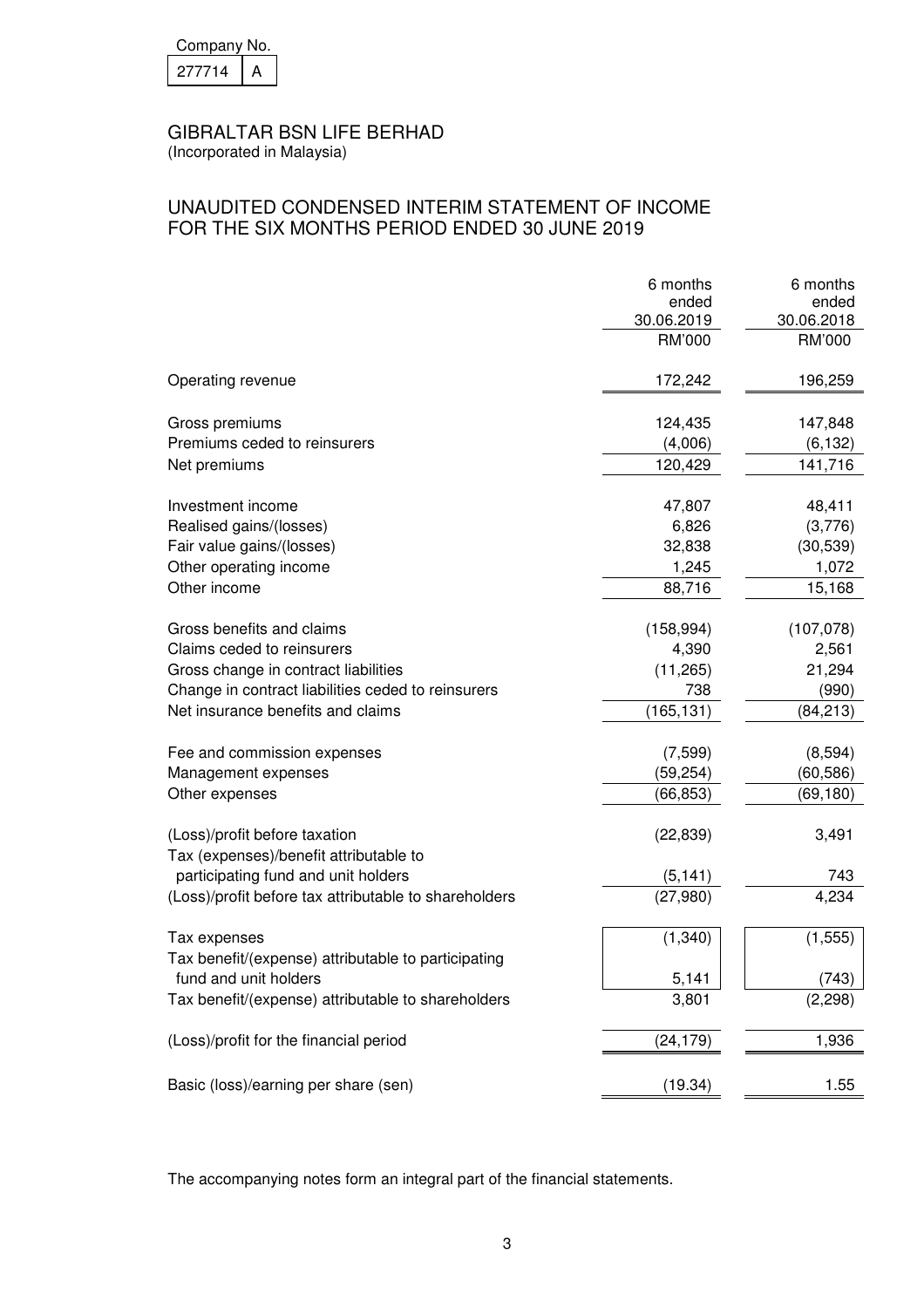| Company No. |  |  |
|-------------|--|--|
| 27714       |  |  |

(Incorporated in Malaysia)

# UNAUDITED CONDENSED INTERIM STATEMENT OF OTHER COMPREHENSIVE INCOME FOR THE SIX MONTHS PERIOD ENDED 30 JUNE 2019

|                                                                                                                                                             | 6 months<br>ended<br>30.06.2019 | 6 months<br>ended<br>30.06.2018 |
|-------------------------------------------------------------------------------------------------------------------------------------------------------------|---------------------------------|---------------------------------|
|                                                                                                                                                             | RM'000                          | RM'000                          |
| (Loss)/profit for the financial period                                                                                                                      | (24, 179)                       | 1,936                           |
| Other comprehensive income/(loss):                                                                                                                          |                                 |                                 |
| Item that may be subsequently reclassified<br>to statement of income:<br>Available-for-sale fair value reserves<br>- Gross fair value changes<br>- Taxation | 54,664<br>(8, 719)              | (8,320)<br>1,365                |
| Change in insurance contract liabilities arising from<br>- Unrealised fair value changes<br>- Taxation                                                      | (28, 593)<br>1,154<br>18,506    | 4,280<br>(342)<br>(3,017)       |
| Total comprehensive loss for the financial<br>period                                                                                                        | (5,673)                         | (1,081)                         |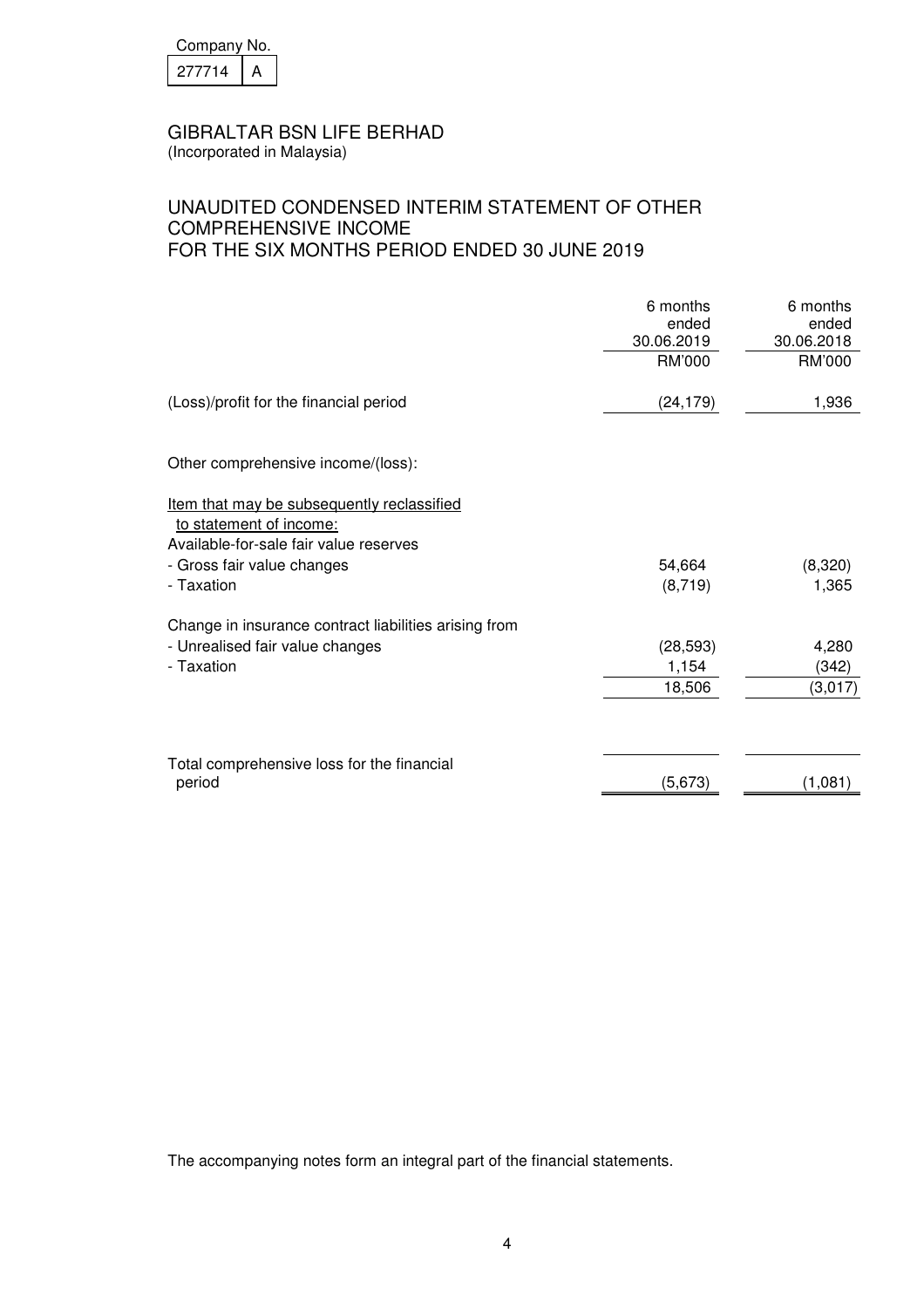| Company No. |  |  |
|-------------|--|--|
| 27714       |  |  |

# UNAUDITED CONDENSED INTERIM STATEMENT OF CHANGES IN EQUITY FOR THE SIX MONTHS PERIOD ENDED 30 JUNE 2019

|                                                                      |         | Non-distributable |               |               | Distributable |           |
|----------------------------------------------------------------------|---------|-------------------|---------------|---------------|---------------|-----------|
|                                                                      |         |                   | Available     |               |               |           |
|                                                                      |         | Assets            | for-sale fair | Life non      |               |           |
|                                                                      | Share   | revaluation       | value         | Participating | Retained      |           |
|                                                                      | capital | reserves          | reserves      | surplus *     | earnings      | Total     |
|                                                                      | RM'000  | RM'000            | RM'000        | RM'000        | RM'000        | RM'000    |
| As at 1 January 2019<br>Other comprehensive income for the financial | 125,000 | 46                | 2,344         | 140,604       | 80,830        | 348,824   |
| period                                                               |         |                   | 18,506        |               |               | 18,506    |
| Loss for the financial period                                        |         |                   |               | (22, 644)     | (1,535)       | (24, 179) |
| As at 30 June 2019                                                   | 125,000 | 46                | 20,850        | 117,960       | 79,295        | 343,151   |
|                                                                      |         |                   |               |               |               |           |
| As at 1 January 2018                                                 | 125,000 | 318               | (585)         | 147,673       | 86,692        | 359,098   |
| Other comprehensive (loss)/income for the                            |         |                   |               |               |               |           |
| financial year                                                       |         | (272)             | 2,929         |               |               | 2,657     |
| Loss for the financial year                                          |         |                   |               | (7,069)       | (5,862)       | (12, 931) |
| As at 31 December 2018                                               | 125,000 | 46                | 2,344         | 140,604       | 80,830        | 348,824   |

\* The Life non-participating surplus amount is net of deferred tax. This amount is restricted for distribution until the actual recommended transfer from the life fund into the shareholders fund by the Appointed Actuary in accordance with the Financial Services Act, 2013.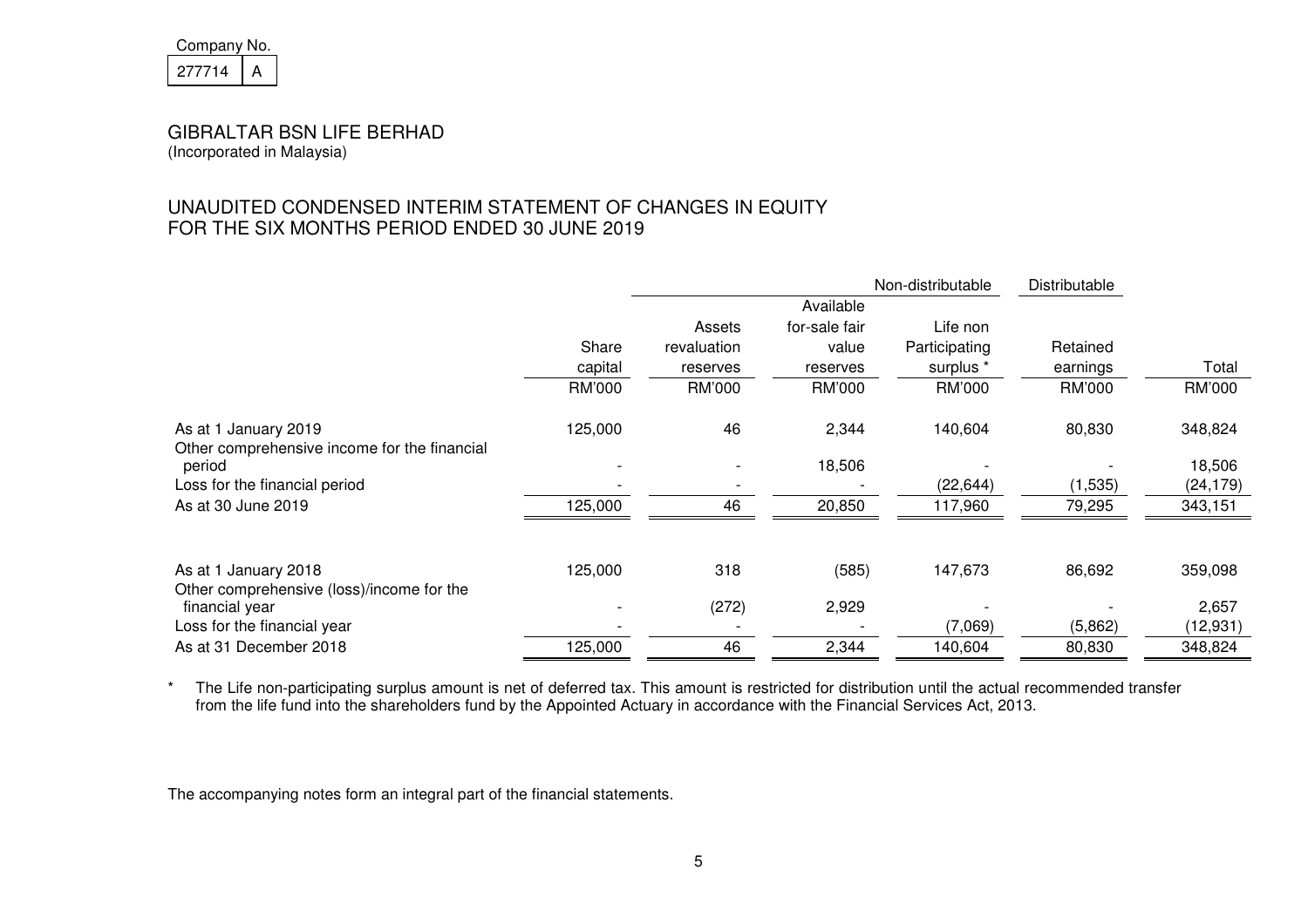| Company No. |  |  |
|-------------|--|--|
| 277714      |  |  |

(Incorporated in Malaysia)

# UNAUDITED CONDENSED INTERIM STATEMENT OF CASH FLOWS FOR THE SIX MONTHS PERIOD ENDED 30 JUNE 2019

|                                                                                                                                                                                                                                                  | <b>Note</b> | 6 months<br>ended<br>30.06.2019<br>RM'000                       | 6 months<br>ended<br>30.06.2018<br>RM'000               |
|--------------------------------------------------------------------------------------------------------------------------------------------------------------------------------------------------------------------------------------------------|-------------|-----------------------------------------------------------------|---------------------------------------------------------|
| OPERATING ACTIVITIES                                                                                                                                                                                                                             |             |                                                                 |                                                         |
| Cash used in operating activities<br>Dividend income received<br>Interest/profit income received<br>Rental income on investment property received<br>Income tax refunded<br>Income tax paid<br>Net cash flow generated from operating activities | 16          | (36, 705)<br>5,956<br>40,937<br>149<br>117<br>(3, 149)<br>7,305 | (42, 838)<br>4,949<br>43,151<br>234<br>(2,625)<br>2,871 |
| <b>INVESTING ACTIVITIES</b>                                                                                                                                                                                                                      |             |                                                                 |                                                         |
| Proceeds from disposal of properties and equipment<br>Proceeds from disposal of intangible assets<br>Purchase of properties and equipment<br>Purchase of intangible assets<br>Net cash flow used in investing activities                         |             | (830)<br>(1,727)<br>(2, 557)                                    | 106<br>105<br>(849)<br>(702)<br>(1, 340)                |
| <b>FINANCING ACTIVITIES</b>                                                                                                                                                                                                                      |             |                                                                 |                                                         |
| Payment of lease liabilities<br>Net cash flow used in financing activities                                                                                                                                                                       |             | (1, 255)<br>(1,255)                                             |                                                         |
| <b>NET INCREASE IN CASH</b><br>AND CASH EQUIVALENTS<br>CASH AND CASH EQUIVALENTS                                                                                                                                                                 |             | 3,493                                                           | 1,531                                                   |
| AT BEGINNING OF YEAR<br>CASH AND CASH EQUIVALENTS                                                                                                                                                                                                |             | 6,282                                                           | 6,179                                                   |
| AT END OF PERIOD                                                                                                                                                                                                                                 |             | 9,775                                                           | 7,710                                                   |
| Cash and cash equivalents comprise:<br>Cash and bank balances                                                                                                                                                                                    |             | 9,775                                                           | 7,710                                                   |
|                                                                                                                                                                                                                                                  |             | 9,775                                                           | 7,710                                                   |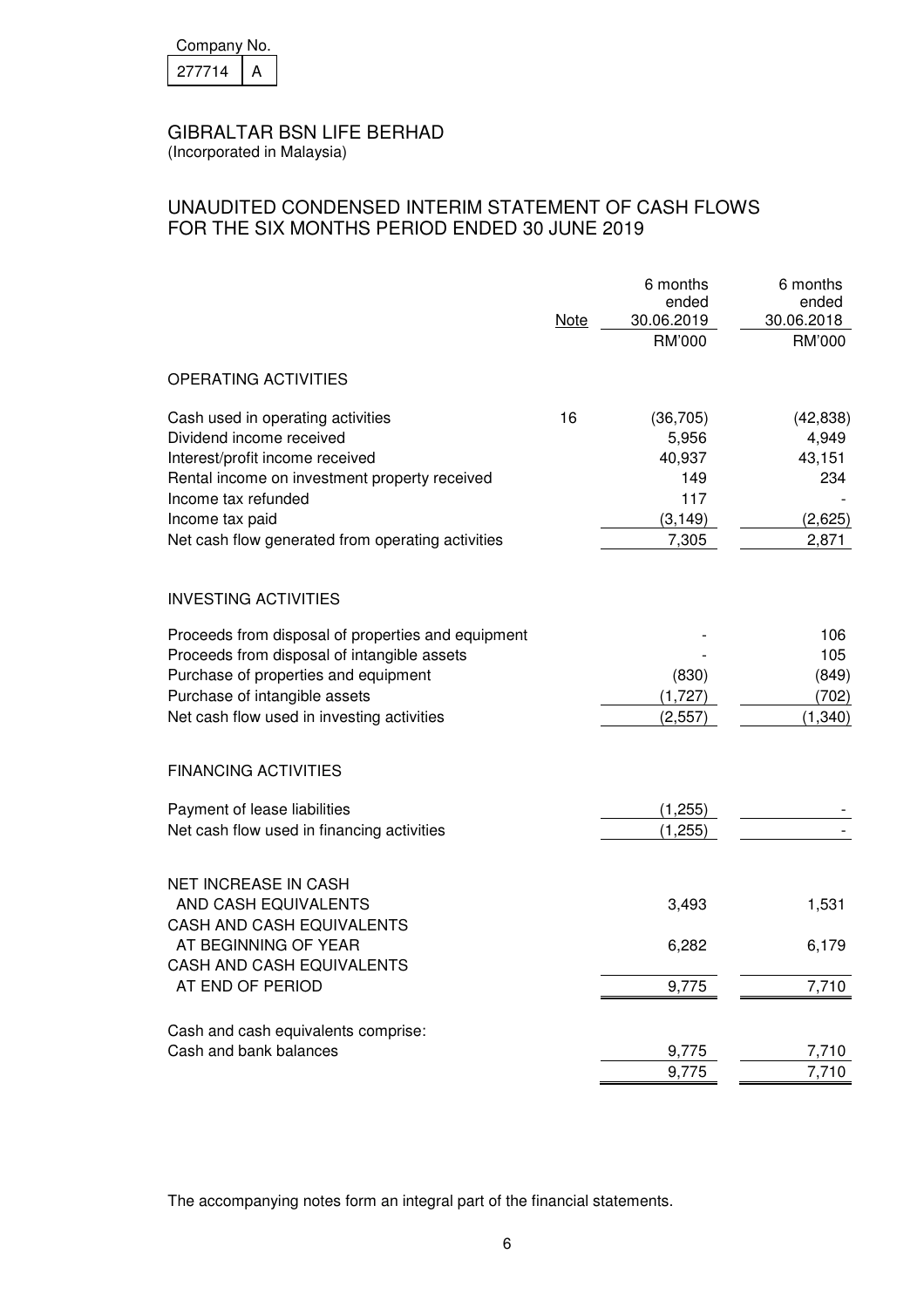| Company No. |  |  |
|-------------|--|--|
| 277714      |  |  |

(Incorporated in Malaysia)

# NOTES TO THE CONDENSED INTERIM FINANCIAL STATEMENTS FOR THE SIX MONTHS PERIOD ENDED 30 JUNE 2019

### 1 PRINCIPAL ACTIVITIES AND CORPORATE INFORMATION

The condensed interim financial statements for the six months ended 30 June 2019 are unaudited and have been prepared in accordance with Malaysian Financial Reporting Standard ("MFRS") 134 – Interim Financial Reporting. The condensed interim financial statements should be read in conjunction with the audited annual financial statements for the financial year ended 31 December 2018, which have been prepared in accordance with the MFRSs, International Financial Reporting Standards and comply with the requirements of the Companies Act 2016 in Malaysia.

The explanatory notes attached to the condensed interim financial statements provide an explanation of the events and transactions that are significant to an understanding of the changes in the financial position and performance of the Company since the financial year ended 31 December 2018.

### a) SIGNIFICANT ACCOUNTING POLICIES

The significant accounting policies adopted in the preparation of the condensed interim financial statements are consistent with those adopted in the Company's audited financial statements for the financial year ended 31 December 2018, except for the adoption of the following:

| MFRSs/Interpretations                                                                                                                                            | <b>Effective Date</b>                              |
|------------------------------------------------------------------------------------------------------------------------------------------------------------------|----------------------------------------------------|
| MFRS 16 'Leases'<br>$\bullet$<br>IC Interpretation 23, Uncertainty over Income Tax Treatments<br>$\bullet$<br>Amendments to MFRS 112 'Income Taxes'<br>$\bullet$ | 1 January 2019<br>1 January 2019<br>1 January 2019 |
| Amendments to MFRS 119 'Employee Benefits' - Plan<br>$\bullet$<br>Amendment, Curtailment or Settlement                                                           | 1 January 2019                                     |
| MFRS 9 'Financial Instruments'<br>$\bullet$                                                                                                                      | Deferred*                                          |
| Amendments to MFRS 4 'Applying MFRS 9 'Financial<br>$\bullet$<br>Instruments' with MFRS 4 'Insurance Contracts"                                                  | Deferred*                                          |

\* The Company's business activity is predominately insurance and hence, qualifies for the temporary exemption approach for amendments to MFRS 4. Consequently, management has decided to apply the temporary exemption from MFRS 9 from its annual period beginning 1 January 2018 and will adopt MFRS 9 for its annual period beginning 1 January 2021.

The adoption of the above do not have any significant financial impact to the current and prior financial period's consolidated financial statements of the Company upon the initial application, except as mentioned below:

MFRS 16 Leases

The Company has adopted MFRS 16 retrospectively from 1 January 2019, but has not restated comparatives for the 2018 reporting period, as permitted under the specific transitional provisions in the standard. The reclassification and the adjustments arising from the new leasing rules are therefore recognised in the opening balance sheet on 1 January 2019.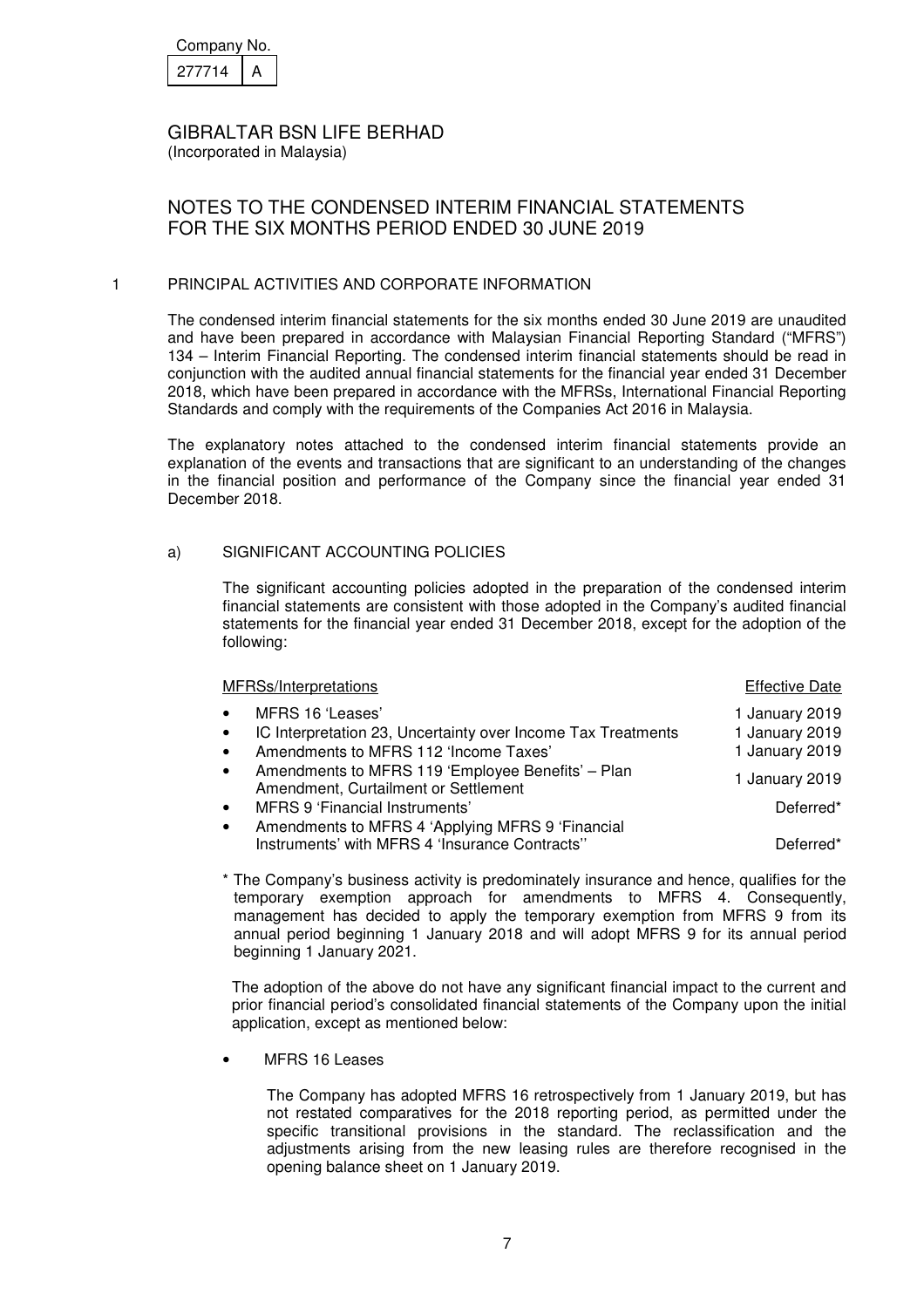| Company No. |  |
|-------------|--|
| 277714      |  |

# NOTES TO THE CONDENSED INTERIM FINANCIAL STATEMENTS FOR THE SIX MONTHS PERIOD ENDED 30 JUNE 2019 (CONTINUED)

#### 1 PRINCIPAL ACTIVITIES AND CORPORATE INFORMATION (CONTINUED)

#### a) SIGNIFICANT ACCOUNTING POLICIES (CONTINUED)

• MFRS 16 Leases (continued)

On adoption of MFRS 16, the Company recognised lease liabilities in relation to leases which had previously been classified as 'operating leases' under the principles of MFRS 117 Leases.

These liabilities were measured at the present value of the remaining lease payments, discounted using the lessee's incremental borrowing rate as at 1 January 2019. The weighted average lessee's incremental borrowing rate applied to the lease liabilities on 1 January 2019 was 5.42% per annum.

The associated right-of-use assets for property leases were measured on a retrospective basis if the new rules had always been applied. Other right-of-use assets were measured at the amount equal to the lease liability, adjusted by the amount of any prepaid or accrued lease payments relating to that lease recognised in the balance sheet as at 31 December 2018. There were no onerous lease contracts that would have required an adjustment to the right-of-use assets at the date of initial application.

The recognised right-of-use assets relate to the following types of assets:

|                           | 30.06.2019 |        |
|---------------------------|------------|--------|
|                           | RM'000     | RM'000 |
| Properties                | 22.214     | 23,764 |
| Equipment                 | 365        | 410    |
| Total right-of-use assets | 22,579     | 24.174 |

• Amendments to MFRS 4 - Applying MFRS 9 - Financial Instruments with MFRS 4 - Insurance Contracts.

The amendments allow entities to avoid temporary volatility in profit or loss that might result from adopting MFRS 9 'Financial Instruments' before the forthcoming new insurance contracts standard. This is because certain financial assets have to be measured at fair value through profit or loss under MFRS 9; whereas, under MFRS 4 'Insurance Contracts', the related liabilities from insurance contracts are often measured on amortised cost basis.

The amendments provide 2 different approaches for the Company:

- (i) temporary exemption from MFRS 9 for entities that meet specific requirements; and
- (ii) the overlay approach. Both approaches are optional.

The temporary exemption enables eligible entities to defer the implementation date of MFRS 9 to annual periods beginning before 1 January 2021 at the latest.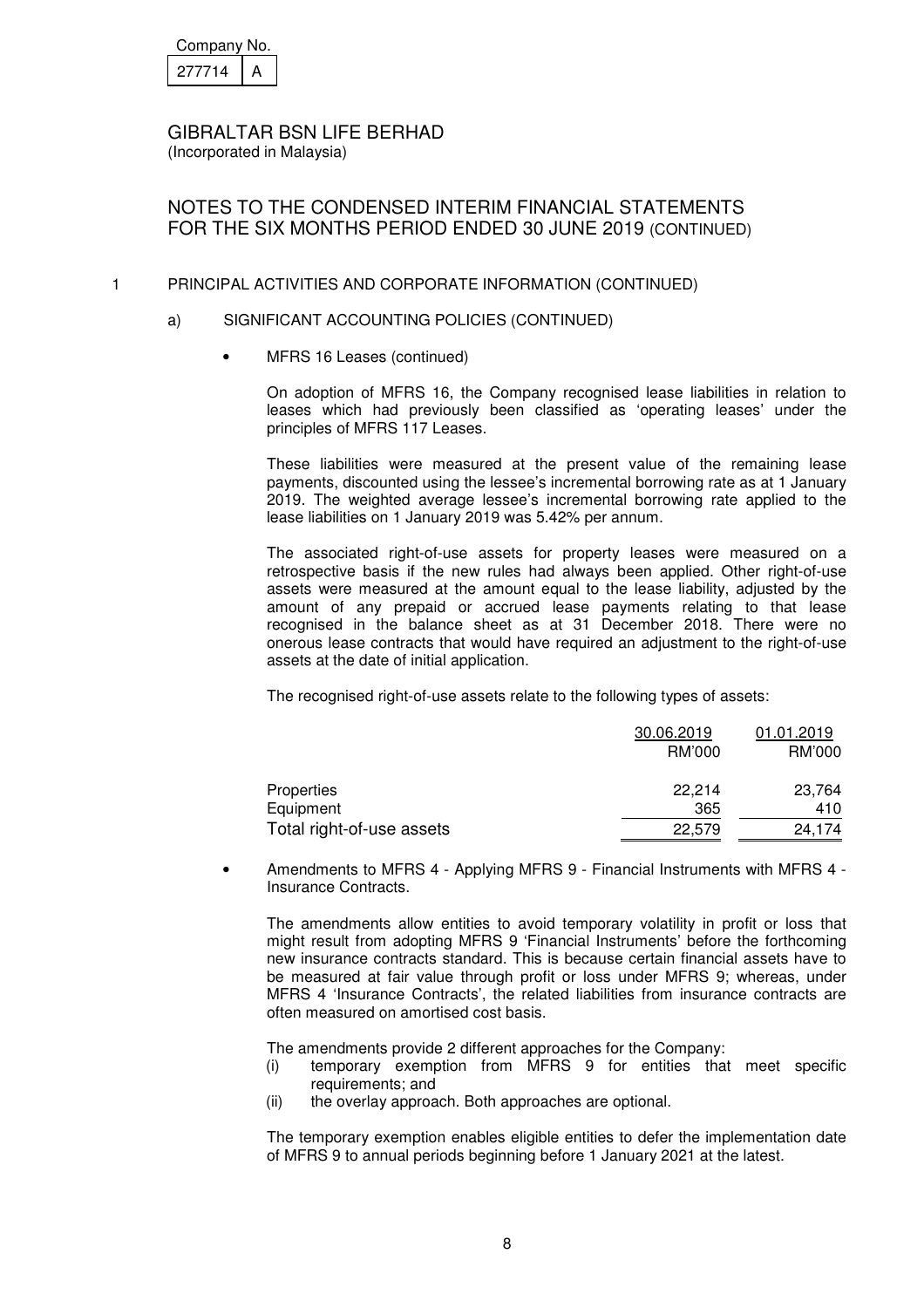| Company No. |  |  |
|-------------|--|--|
| 277714      |  |  |

NOTES TO THE CONDENSED INTERIM FINANCIAL STATEMENTS FOR THE SIX MONTHS PERIOD ENDED 30 JUNE 2019 (CONTINUED)

#### 1 PRINCIPAL ACTIVITIES AND CORPORATE INFORMATION (CONTINUED)

- a) SIGNIFICANT ACCOUNTING POLICIES (CONTINUED)
	- Amendments to MFRS 4 Applying MFRS 9 Financial Instruments with MFRS 4 Insurance Contracts. (continued)

An entity may apply the temporary exemption from MFRS9 if its activities are predominantly connected with insurance whilst the overlay approach allows an entity to adjust profit or loss for eligible financial assets by removing any accounting volatility to other comprehensive income that may arise from applying MFRS 9.

An entity can apply the temporary exemption from MFRS 9 from annual periods beginning on after 1 January 2018 and may start applying the overlay approach when it applies MFRS 9 for the first time.

The Company's business activity is predominantly insurance as the liabilities connected with the Company's insurance businesses made up of more than 90% of the Company's total liabilities. Hence, the Company qualifies for the temporary exemption from applying MFRS 9 and will defer and adopt MFRS 9 together with MFRS 17, Insurance Contracted for the financial year beginning on or after 1 January 2021.

The following additional disclosures, required by Amendments to MFRS 4 for entity qualified and elected the temporary exemption from applying MFRS 9, present the Company's financial assets by their contractual cash flow characteristics, which indicate if they are solely payments of principal and interest on the principal outstanding ("SPPI"):

| <b>Financial assets</b>    | Fair value as<br>at 30.06.2019 | Change in fair<br>value | Cash flows<br>characteristic |
|----------------------------|--------------------------------|-------------------------|------------------------------|
|                            | <b>RM'000</b>                  | <b>RM'000</b>           |                              |
| Malaysia Government        |                                |                         |                              |
| Securities                 | 51,191                         | 457                     | <b>SPPI</b>                  |
| Malaysian government       |                                |                         |                              |
| guaranteed bonds           | 730,814                        | 42,133                  | <b>SPPI</b>                  |
| Unquoted debt securities   | 761,136                        | 18,281                  | <b>SPPI</b>                  |
| Quoted equity securities   | 303,684                        | (50, 043)               | Non SPPI                     |
| Quoted unit trust and      |                                |                         |                              |
| property trust funds       | 148,030                        | 6,402                   | Non SPPI                     |
| Unquoted equity securities | 2,954                          |                         | <b>SPPI</b>                  |
| Fixed and called deposits  | 148,068                        |                         | <b>SPPI</b>                  |
| Loans                      | 60,293                         |                         | <b>SPPI</b>                  |
| Cash and cash equivalent   | 9,775                          |                         | <b>SPPI</b>                  |
|                            | 2,215,945                      | 17,230                  |                              |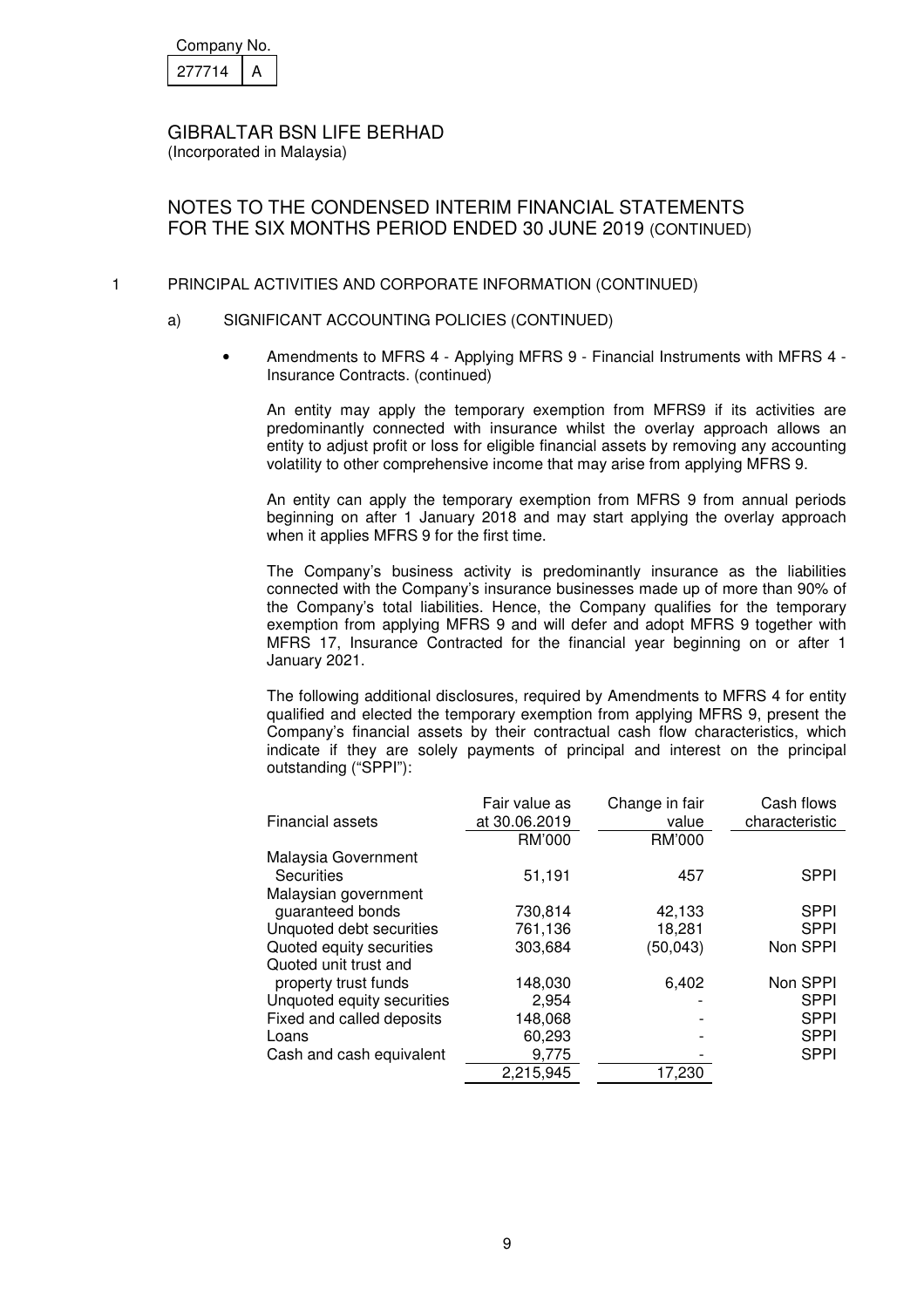| Company No. |  |  |
|-------------|--|--|
| 277714      |  |  |

(Incorporated in Malaysia)

# NOTES TO THE CONDENSED INTERIM FINANCIAL STATEMENTS FOR THE SIX MONTHS PERIOD ENDED 30 JUNE 2019 (CONTINUED)

### 2 SEASONAL OR CYCLICAL FACTORS

 The business and operations of the Company was not materially affected by seasonal or cyclical factors during the interim financial period.

### 3 UNUSUAL ITEMS

 There were no unusual items affecting the assets, liabilities, equity, net income, or cash flows of the Company since the last audited annual financial statements.

### 4 MATERIAL CHANGES IN ESTIMATES

 There was no material changes in the basis used for the accounting estimates in the interim financial period.

### 5 DIVIDENDS

No dividend has been paid or declared by the Company during the interim financial period.

### 6 CHANGES IN THE COMPOSITION OF THE COMPANY

There were no changes in the composition of the Company during the interim financial period.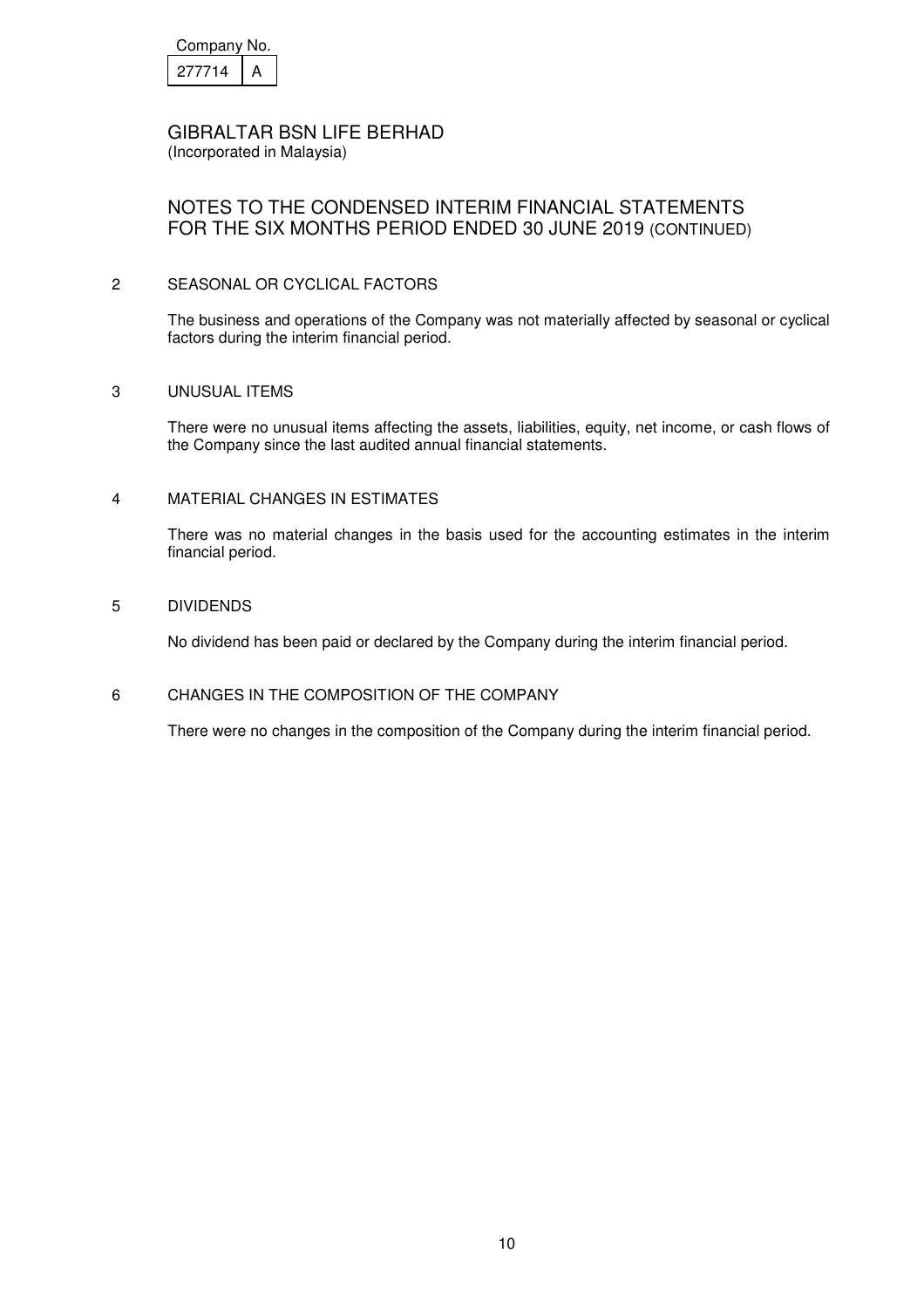| Company No. |  |  |
|-------------|--|--|
| 277714      |  |  |

(Incorporated in Malaysia)

## NOTES TO THE CONDENSED INTERIM FINANCIAL STATEMENTS FOR THE SIX MONTHS PERIOD ENDED 30 JUNE 2019 (CONTINUED)

7 INVESTMENTS

|                                                               | 30.06.2019<br>RM'000 | 31.12.2018<br>RM'000 |
|---------------------------------------------------------------|----------------------|----------------------|
| <b>Malaysian Government Securities</b>                        | 51,191               | 50,703               |
| Malaysian government guaranteed bonds                         | 730,661              | 678,728              |
| Debt securities                                               | 778,497              | 826,543              |
| <b>Equity securities</b>                                      | 306,638              | 271,530              |
| Unit trust and property trust funds                           | 148,030              | 77,806               |
| Loans                                                         | 60,293               | 59,190               |
| Fixed and call deposits                                       | 148,068              | 242,044              |
|                                                               | 2,223,378            | 2,206,544            |
|                                                               |                      |                      |
| Held-to-maturity financial assets ("HTM")                     | 243,957              | 259,465              |
| Loans and receivables ("LAR")                                 | 208,361              | 301,234              |
| Available-for-sale financial assets ("AFS")                   | 1,292,239            | 1,282,706            |
| Fair value through profit and loss financial assets ("FVTPL") | 478,821              | 363,139              |
|                                                               | 2,223,378            | 2,206,544            |
| The following investments mature after 12 months:             |                      |                      |
| <b>HTM</b>                                                    | 208,682              | 213,970              |
| <b>LAR</b>                                                    | 60,293               | 59,190               |
| <b>AFS</b>                                                    | 1,093,309            | 1,077,684            |
|                                                               | 1,362,284            | 1,350,844            |
|                                                               |                      |                      |
| <b>HTM</b><br>(a)                                             |                      |                      |
|                                                               | 30.06.2019           | 31.12.2018           |
|                                                               | RM'000               | RM'000               |
| <b>Amortised cost</b><br>Unquoted in Malaysia                 |                      |                      |
| Malaysian government guaranteed bonds                         | 10,014               | 10,016               |
| Debt securities                                               | 230,357              | 245,574              |
| <b>Accrued interest</b>                                       | 3,586                | 3,875                |
|                                                               | 243,957              | 259,465              |
|                                                               |                      |                      |
| Fair value<br>Unquoted in Malaysia                            |                      |                      |
| Malaysian government guaranteed bonds                         | 10,168               | 9,808                |
| Debt securities                                               | 240,202              | 249,573              |
| <b>Accrued interest</b>                                       | 3,586                | 3,875                |
|                                                               | 253,956              | 263,256              |
|                                                               |                      |                      |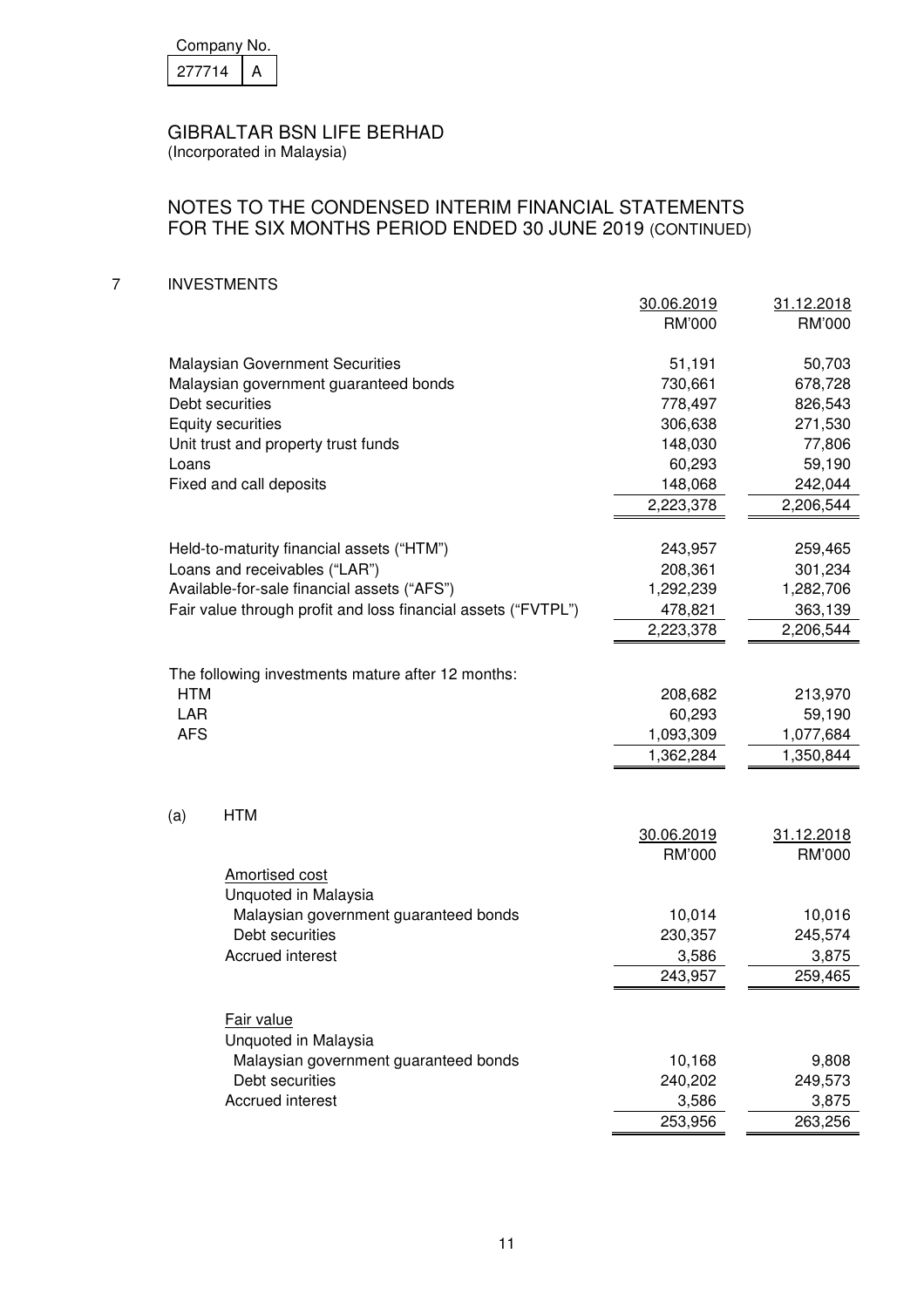| Company No. |  |  |
|-------------|--|--|
| 277714      |  |  |

(Incorporated in Malaysia)

## NOTES TO THE CONDENSED INTERIM FINANCIAL STATEMENTS FOR THE SIX MONTHS PERIOD ENDED 30 JUNE 2019 (CONTINUED)

### 7 INVESTMENTS (CONTINUED)

(b) LAR

|                         | 30.06.2019 | 31.12.2018 |
|-------------------------|------------|------------|
|                         | RM'000     | RM'000     |
| Amortised cost          |            |            |
| Fixed and call deposits | 147,608    | 241,923    |
| Policy loans            | 46,064     | 45,600     |
| Accrued interest        | 14,689     | 13,711     |
|                         | 208,361    | 301,234    |
|                         |            |            |
| Fair value              |            |            |
| Fixed and call deposits | 147,608    | 241,923    |
| Policy loans            | 46,064     | 45,600     |
| Accrued interest        | 14,689     | 13,711     |
|                         | 208,361    | 301,234    |
|                         |            |            |

 Fixed and call deposits of the Company have an average maturity of 15 days (31.12.2018: 22 days). The interest rate per annum of fixed deposits, that was effective as at the end of the reporting period was 3.26% per annum. (31.12.2018: 3.25% per annum)

(c) AFS

|                                        | 30.06.2019 | 31.12.2018 |
|----------------------------------------|------------|------------|
|                                        | RM'000     | RM'000     |
| Fair value                             |            |            |
| Unquoted in Malaysia                   |            |            |
| <b>Equity securities</b>               | 2.954      | 2.954      |
| Debt securities                        | 512,431    | 554,557    |
| <b>Malaysian Government Securities</b> | 50.624     | 50,347     |
| Malaysian government guaranteed bonds  | 713,450    | 661,584    |
| Accrued interest                       | 12.780     | 13.264     |
|                                        |            |            |
|                                        | 1.292.239  | 1,282,706  |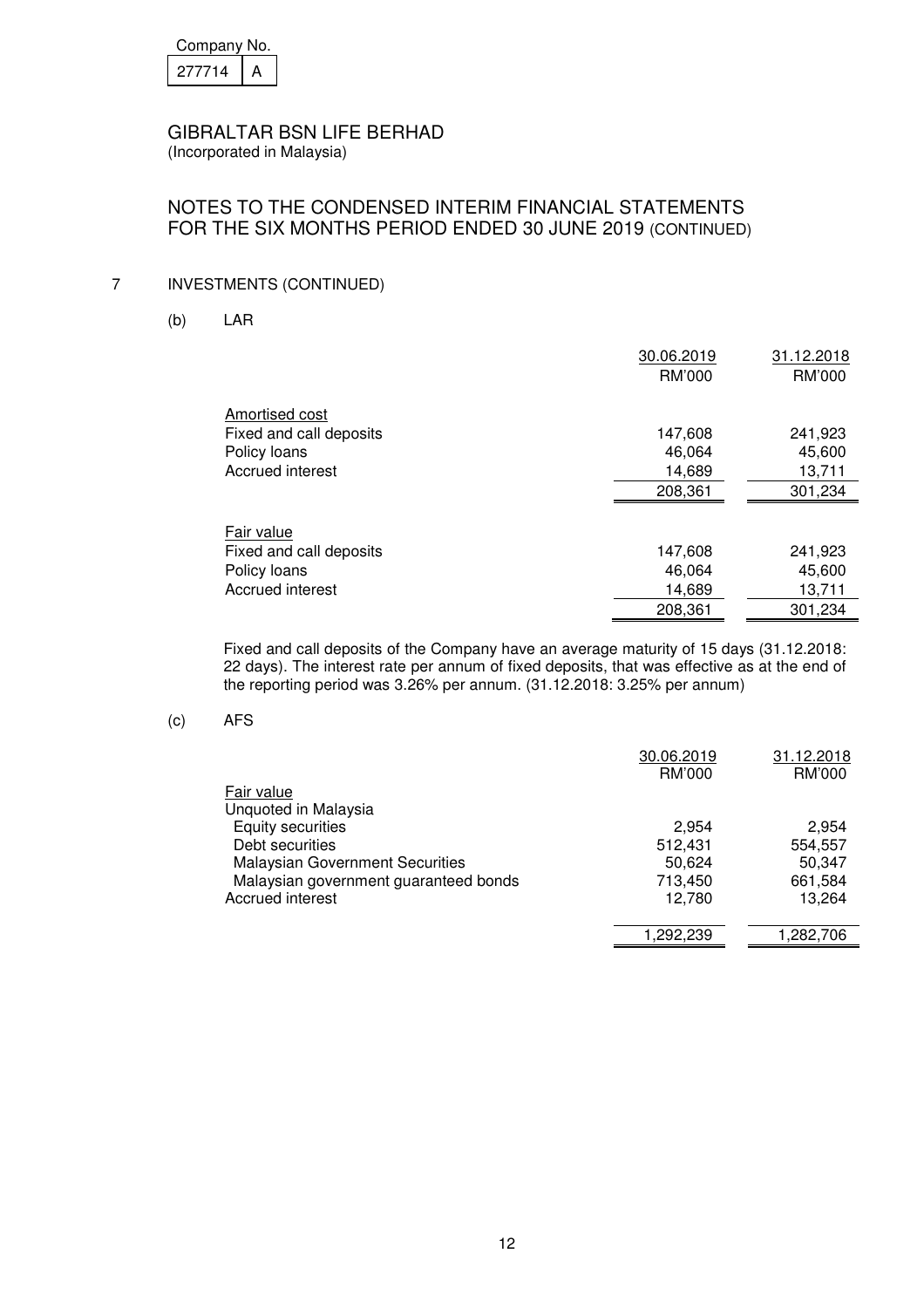| Company No. |  |  |
|-------------|--|--|
| 277714      |  |  |

(Incorporated in Malaysia)

# NOTES TO THE CONDENSED INTERIM FINANCIAL STATEMENTS FOR THE SIX MONTHS PERIOD ENDED 30 JUNE 2019 (CONTINUED)

# 7 INVESTMENTS (CONTINUED)

(d) FVTPL

|                                     | 30.06.2019<br>RM'000 | 31.12.2018<br>RM'000 |
|-------------------------------------|----------------------|----------------------|
| Fair value                          |                      |                      |
| Quoted in Malaysia                  |                      |                      |
| Held-for-Trading                    |                      |                      |
| <b>Equity securities</b>            | 200,744              | 183,863              |
| Unit trust and property trust funds | 94,906               | 77,807               |
| By designation                      |                      |                      |
| Equity securities                   | 102,940              | 84,714               |
| Unit trust and property trust funds |                      |                      |
| Unquoted in Malaysia                |                      |                      |
| By designation                      |                      |                      |
| Debt securities                     | 26,756               | 16,551               |
| Accrued interest                    | 351                  | 204                  |
| Unit trust and property trust funds | 53,124               |                      |
|                                     | 478,821              | 363,139              |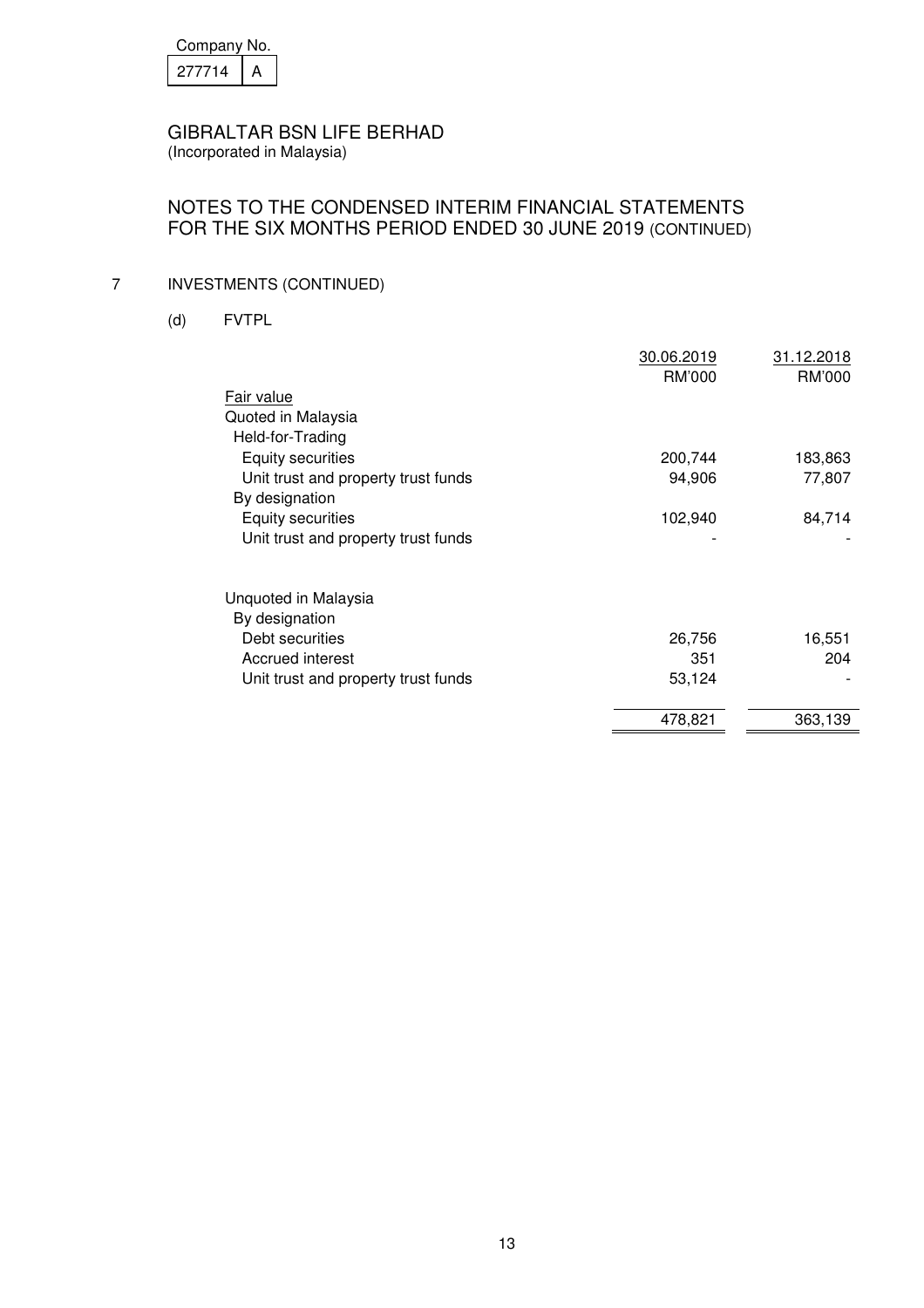| Company No. |  |  |
|-------------|--|--|
| 277714      |  |  |

(Incorporated in Malaysia)

# NOTES TO THE CONDENSED INTERIM FINANCIAL STATEMENTS FOR THE SIX MONTHS PERIOD ENDED 30 JUNE 2019 (CONTINUED)

# 7 INVESTMENTS (CONTINUED)

(e) Carrying value of financial investments

|                                                                                            | <b>HTM</b><br><b>RM'000</b> | <b>AFS</b><br>RM'000 | <b>FVTPL</b><br><b>RM'000</b> | Total<br>RM'000      |
|--------------------------------------------------------------------------------------------|-----------------------------|----------------------|-------------------------------|----------------------|
| At 1 January 2019<br>Purchases                                                             | 259,465                     | 1,282,706<br>30,239  | 363,139<br>323,500            | 1,905,310<br>353,739 |
| Maturities/disposals/proceeds<br>Realised (losses)/gains<br>Fair value losses recorded in: | (15,000)<br>(6)             | (75,000)<br>(2)      | (247, 637)<br>6,834           | (337, 637)<br>6,826  |
| Statement of income<br>Other comprehensive income<br>(Amortisation of premium)/            |                             | 54,664               | 32,838                        | 32,838<br>54,664     |
| accretion of discount<br>Movement of investment                                            | (213)                       | 116                  |                               | (97)                 |
| income accrued                                                                             | (289)                       | (484)                | 147                           | (626)                |
| At 30 June 2019                                                                            | 243,957                     | 1,292,239            | 478,821                       | 2,015,017            |
|                                                                                            |                             |                      |                               |                      |
| At 1 January 2018<br>Purchases                                                             | 296,435                     | 1,277,285<br>136,037 | 478,712<br>397,644            | 2,052,432<br>533,681 |
| Maturities/disposals/proceeds                                                              | (45,000)                    | (140, 594)           | (460, 077)                    | (645, 671)           |
| Realised (losses)/gains<br>Fair value (losses)/gains<br>recorded in:                       | (895)                       | 75                   | (20, 759)                     | (21, 579)            |
| Statement of income<br>Other comprehensive                                                 |                             |                      | (32, 361)                     | (32, 361)            |
| Income<br>Movement in impairment                                                           |                             | 10,186               |                               | 10,186               |
| allowance<br>(Amortisation of premium)/                                                    | 9,626                       |                      |                               | 9,626                |
| accretion of discount<br>Movement of investment                                            | (660)                       | 314                  |                               | (346)                |
| income accrued                                                                             | (41)                        | (597)                | (20)                          | (658)                |
| At 31 December 2018                                                                        | 259,465                     | 1,282,706            | 363,139                       | 1,905,310            |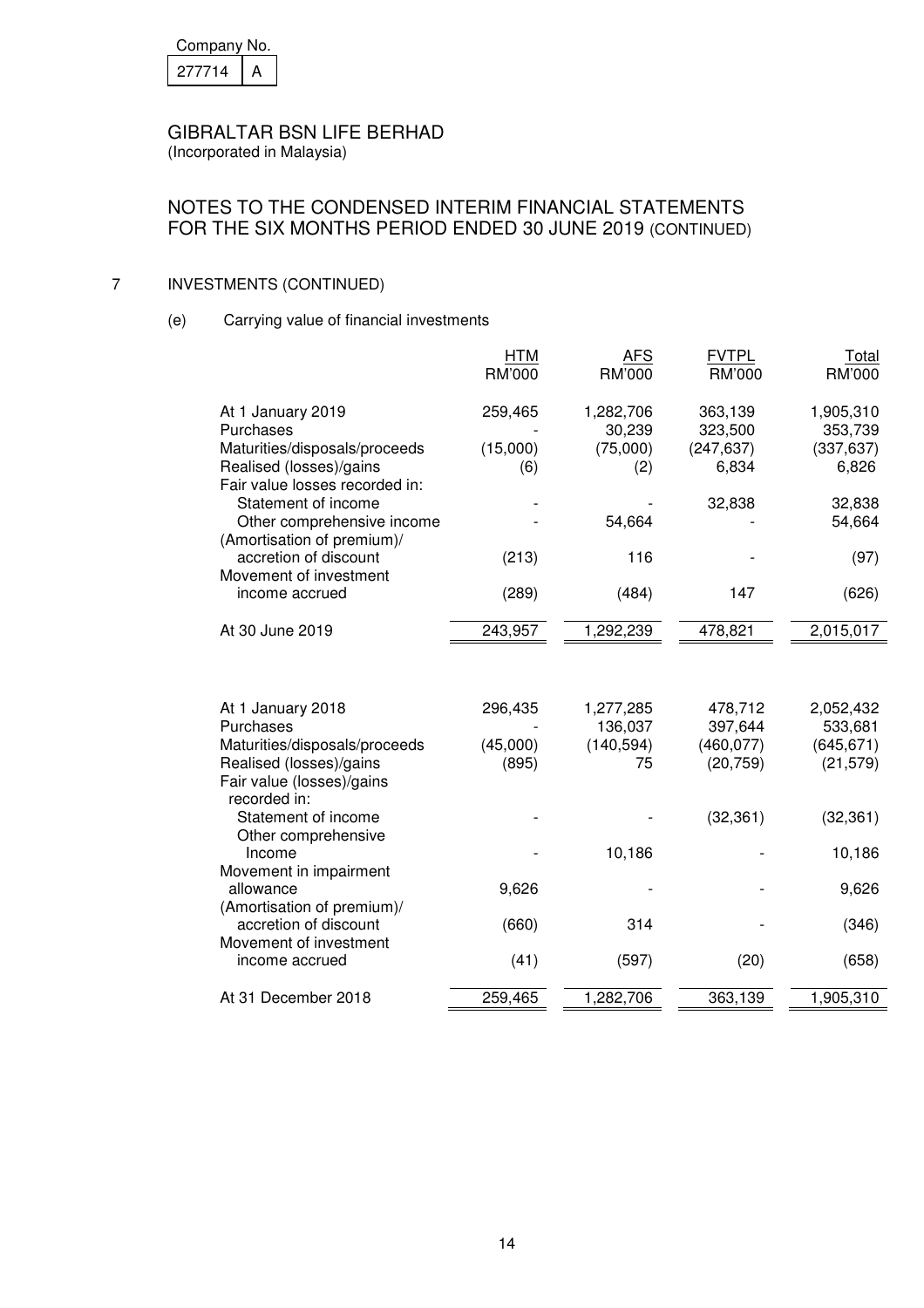| Company No. |  |  |
|-------------|--|--|
| 277714      |  |  |

(Incorporated in Malaysia)

## NOTES TO THE CONDENSED INTERIM FINANCIAL STATEMENTS FOR THE SIX MONTHS PERIOD ENDED 30 JUNE 2019 (CONTINUED)

### 7 INVESTMENTS (CONTINUED)

(f) Estimation of fair value

### Fair value hierarchy disclosure

The following table presents the Company's assets that are measured at fair value.

|                                                   | Level 1<br>RM'000 | Level <sub>2</sub><br><b>RM'000</b> | Level 3<br>RM'000 | <b>Total</b><br>RM'000 |
|---------------------------------------------------|-------------------|-------------------------------------|-------------------|------------------------|
| 30 June 2019                                      |                   |                                     |                   |                        |
| Financial assets at FVTPL                         |                   |                                     |                   |                        |
| Quoted in Malaysia                                |                   |                                     |                   |                        |
| <b>Equity securities</b>                          | 303,685           |                                     |                   | 303,685                |
| Unit trust and property trust funds               | 94,906            |                                     |                   | 94,906                 |
| Unquoted in Malaysia                              |                   |                                     |                   |                        |
| Debt securities                                   |                   | 27,106                              |                   | 27,106                 |
|                                                   |                   |                                     |                   |                        |
| Unit trust and property trust funds<br><b>AFS</b> |                   | 53,124                              |                   | 53,124                 |
|                                                   |                   |                                     |                   |                        |
| Unquoted in Malaysia<br><b>Equity securities</b>  |                   |                                     |                   | 2,954                  |
| Debt securities                                   |                   | 503,234                             | 2,954<br>9,197    | 512,431                |
| Malaysia Government Securities                    |                   | 50,624                              |                   | 50,624                 |
|                                                   |                   |                                     |                   |                        |
| Malaysia government guaranteed<br>bonds           |                   | 713,450                             |                   | 713,450                |
| Accrued interest                                  |                   | 12,780                              |                   | 12,780                 |
| <b>Total assets</b>                               | 398,591           | 1,360,318                           | 12,151            | 1,771,060              |
|                                                   |                   |                                     |                   |                        |
| 31 December 2018                                  |                   |                                     |                   |                        |
| Financial assets at FVTPL                         |                   |                                     |                   |                        |
| Quoted in Malaysia                                |                   |                                     |                   |                        |
| Equity securities                                 | 268,577           |                                     |                   | 268,577                |
| Unit trust and property trust funds               | 77,807            |                                     |                   | 77,807                 |
| Unquoted in Malaysia                              |                   |                                     |                   |                        |
| Debt securities                                   |                   |                                     |                   |                        |
| <b>AFS</b>                                        |                   | 16,755                              |                   | 16,755                 |
|                                                   |                   |                                     |                   |                        |
| Unquoted in Malaysia                              |                   |                                     |                   |                        |
| Equity securities<br>Debt securities              |                   |                                     | 2,954             | 2,954                  |
|                                                   |                   | 545,764                             | 8,793             | 554,557                |
| <b>Malaysia Government Securities</b>             |                   | 50,347                              |                   | 50,347                 |
| Malaysia government guaranteed                    |                   |                                     |                   |                        |
| bonds<br>Accrued interest                         |                   | 661,584                             |                   | 661,584<br>13,264      |
| Total assets                                      | 346,384           | 13,264                              |                   |                        |
|                                                   |                   | 1,287,714                           | 11,747            | 1,645,845              |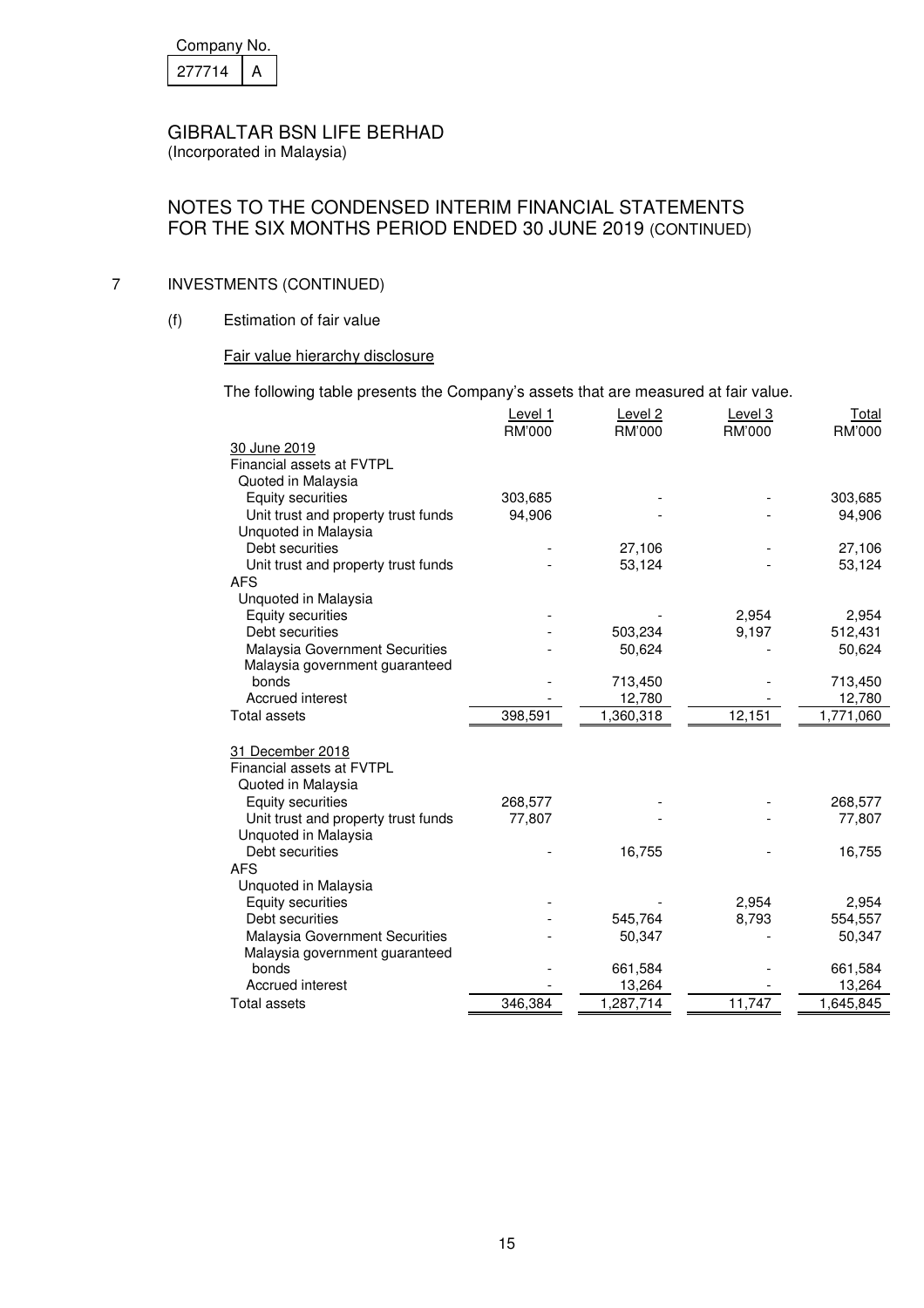| Company No. |  |  |
|-------------|--|--|
| 277714      |  |  |

(Incorporated in Malaysia)

# NOTES TO THE CONDENSED INTERIM FINANCIAL STATEMENTS FOR THE SIX MONTHS PERIOD ENDED 30 JUNE 2019 (CONTINUED)

# 7 INVESTMENTS (CONTINUED)

(f) Estimation of fair value (continued)

### Fair value hierarchy disclosure (continued)

| 30.06.2019    | 31.12.2018                  |
|---------------|-----------------------------|
| <b>RM'000</b> | <b>RM'000</b>               |
|               |                             |
| 11,747        | 10,448                      |
|               |                             |
|               |                             |
|               | 1,299                       |
|               | 11,747                      |
|               |                             |
|               |                             |
|               |                             |
|               |                             |
|               |                             |
|               | 31.12.2018                  |
| RM'000        | RM'000                      |
|               |                             |
|               |                             |
| 7,208         | 5,703                       |
| 6,571         | 7,309                       |
| 13,779        | 13,012                      |
|               | 404<br>12,151<br>30.06.2019 |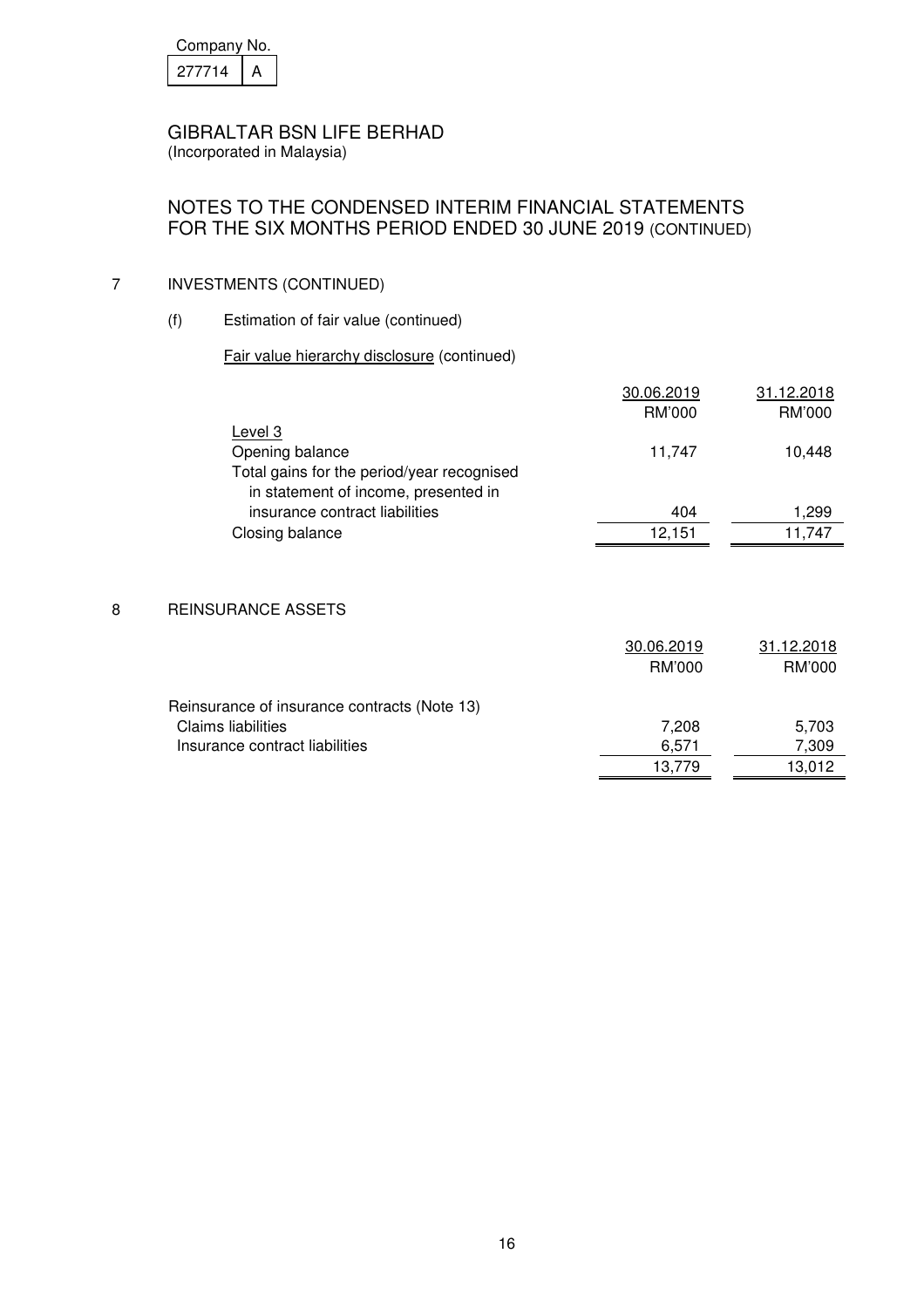| Company No. |  |  |
|-------------|--|--|
| 277714      |  |  |

(Incorporated in Malaysia)

# NOTES TO THE CONDENSED INTERIM FINANCIAL STATEMENTS FOR THE SIX MONTHS PERIOD ENDED 30 JUNE 2019 (CONTINUED)

### 9 INSURANCE RECEIVABLES

|                                        | 30.06.2019 | 31.12.2018 |
|----------------------------------------|------------|------------|
|                                        | RM'000     | RM'000     |
| Outstanding premiums including agents, |            |            |
| brokers and co-insurers balances       | 4,294      | 4,980      |
| Amounts due from reinsurers            | 2,600      | 4,601      |
| Allowance for impairment               | (6)        | (6)        |
|                                        | 6,888      | 9,575      |
|                                        |            |            |
| Impairment movement                    |            |            |
| Opening balance                        | (6)        | (6)        |
| Change for the financial period/year   |            |            |
| Closing balance                        | (6)        | (6)        |

The Company does not off-set its insurance receivables against insurance payables. The Company does not have any financial instruments subject to an enforceable master netting arrangement or financial collateral (pledged or received) as at 30 June 2019 (31.12.2018: RM nil).

### 10 OTHER RECEIVABLES

|                                                                     | 30.06.2019<br>RM'000 | 31.12.2018<br>RM'000 |
|---------------------------------------------------------------------|----------------------|----------------------|
|                                                                     | 725                  | 217                  |
| Income due and accrued<br>Receivable from fund managers and brokers | 12,501               | 20,560               |
| Other receivables, deposits and prepayments                         | 3,625<br>16,851      | 4,147<br>24,924      |
|                                                                     |                      |                      |
| Receivables after 12 months:                                        | 343                  | 343                  |

The Company does not off-set its other receivables against other payables. The Company does not have any financial instruments subject to an enforceable master netting arrangement or financial collateral (pledged or received) as at 30 June 2019 (31.12.2018: RM nil).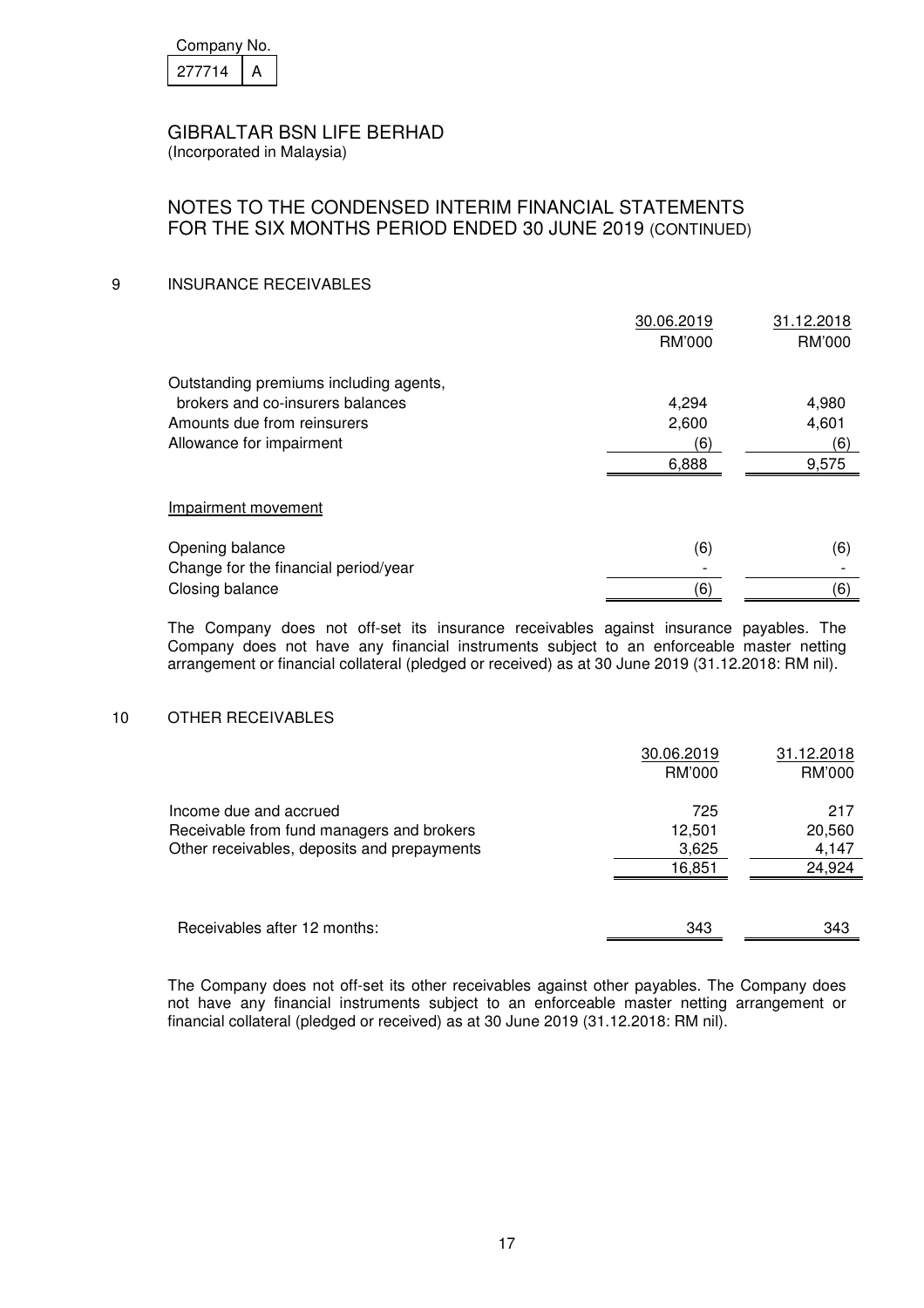| Company No. |  |  |  |
|-------------|--|--|--|
| 27714       |  |  |  |

(Incorporated in Malaysia)

# NOTES TO THE CONDENSED INTERIM FINANCIAL STATEMENTS FOR THE SIX MONTHS PERIOD ENDED 30 JUNE 2019 (CONTINUED)

### 11 SHARE CAPITAL

|                                  | 30.06.2019 |         |         | 31.12.2018 |
|----------------------------------|------------|---------|---------|------------|
|                                  | Number of  | Nominal |         | Nominal    |
|                                  | shares     | value   | shares  | value      |
|                                  | '000       | RM'000  | 000'    | RM'000     |
| Ordinary share                   |            |         |         |            |
| Issued and fully paid up:        |            |         |         |            |
| At 1 January/30 June/31 December | 125,000    | 125,000 | 125,000 | 125,000    |

#### 12 RESERVES

### (a) Retained earnings

The non-distributable retained earnings represent the unallocated surplus from the Non-Par Fund. In accordance with Section 83 of the FSA, the unallocated surplus is only available for distribution to the shareholders upon approval/recommendation by the Appointed Actuary.

Pursuant to the single tier system, any dividends distributed by the Company will be exempted from tax in the hand of shareholders. The Company shall not be entitled to deduct on dividend paid, credited or distributed to shareholders.

The Company may distribute single tier exempt dividend to its shareholders out of its retained earnings. Pursuant to Section 51(1) of the FSA, the Company is required to obtain BNM's written approval prior to declaring or paying any dividend with effect from the financial year beginning 1 December 2013. Pursuant to the RBC Framework for Insurers, the Company shall not pay dividends if its Capital Adequacy position is less than its internal target capital level or if the payment of dividend would impair its Capital Adequacy Ratio position to below its internal target.

(b) Other reserves

Other reserves consist of AFS reserves and asset revaluation reserve.

The AFS reserves of the Company represent the fair value gains or losses of the AFS financial assets, net of deferred tax, of the Life Non-Participating and Shareholders' funds.

The assets revaluation reserve represents the revaluation surplus of self-occupied properties.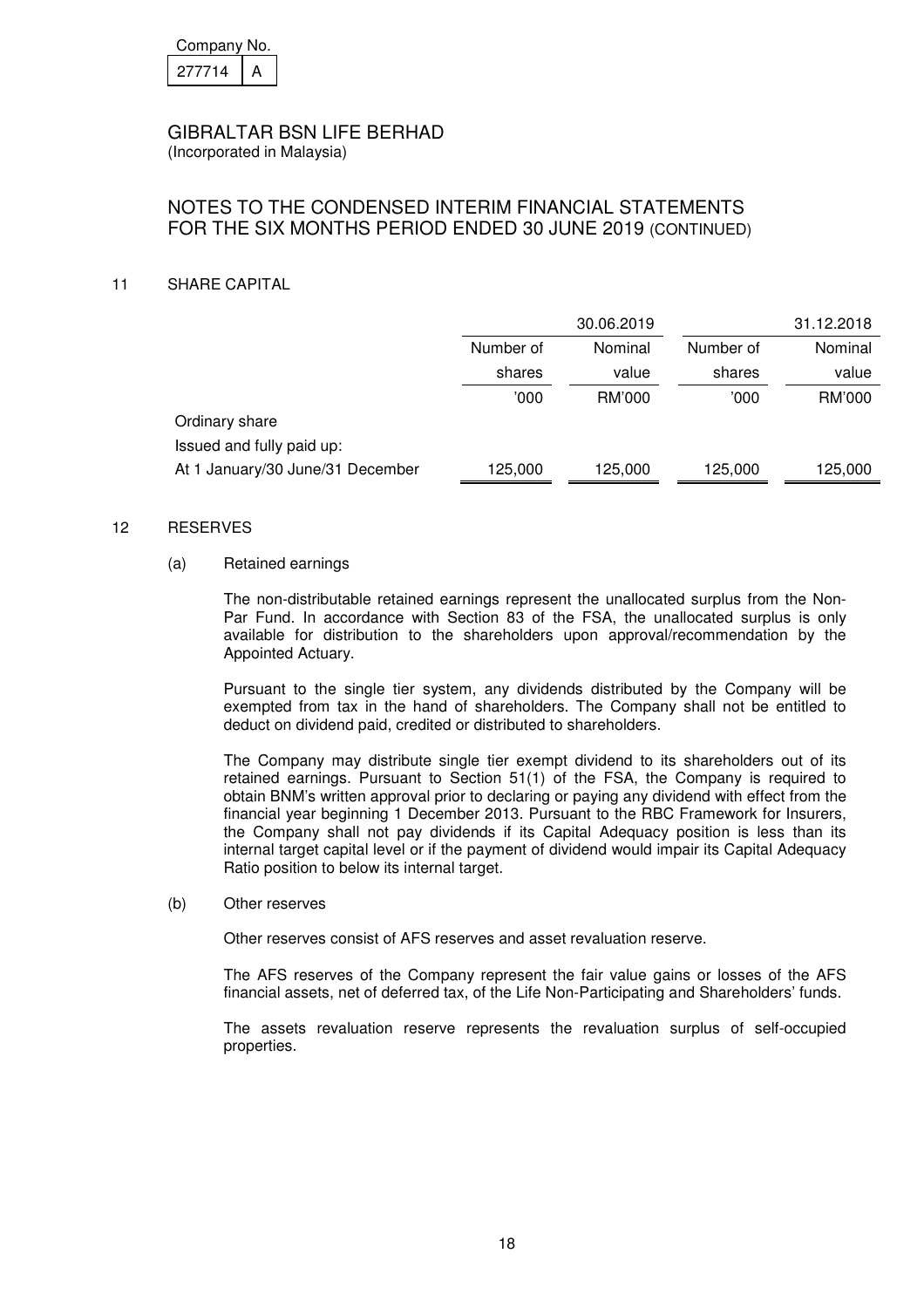| Company No. |  |  |  |
|-------------|--|--|--|
| 277714      |  |  |  |

(Incorporated in Malaysia)

# NOTES TO THE CONDENSED INTERIM FINANCIAL STATEMENTS FOR THE SIX MONTHS PERIOD ENDED 30 JUNE 2019 (CONTINUED)

### 13 INSURANCE CONTRACT LIABILITIES

|                                                  |           |             | 30.06.2019 |           |             | 31.12.2018 |
|--------------------------------------------------|-----------|-------------|------------|-----------|-------------|------------|
|                                                  | Gross     | Reinsurance | Net        | Gross     | Reinsurance | Net        |
|                                                  | RM'000    | RM'000      | RM'000     | RM'000    | RM'000      | RM'000     |
| Benefits and<br>claims<br>liabilities            | 188,500   | (7, 208)    | 181,292    | 207,905   | (5,703)     | 202,202    |
|                                                  |           |             |            |           |             |            |
| Actuarial<br>liabilities                         | 1,414,145 | (6, 571)    | 1,407,574  | 1,411,215 | (7, 309)    | 1,403,906  |
| Unallocated<br>surplus                           | 3,424     |             | 3,424      | 16,581    |             | 16,581     |
| Available-for-<br>sale fair<br>value<br>reserves | 32,152    |             | 32,152     | 4,713     |             | 4,713      |
| Asset<br>revaluation<br>reserves                 | 209       |             | 209        | 209       |             | 209        |
| Net asset<br>value<br>attributable               |           |             |            |           |             |            |
| to unit<br>holders                               |           |             |            |           |             |            |
|                                                  | 186,173   |             | 186,173    | 166,157   |             | 166,157    |
|                                                  | 1,824,603 | (13, 779)   | 1,810,824  | 1,806,780 | (13, 012)   | 1,793,768  |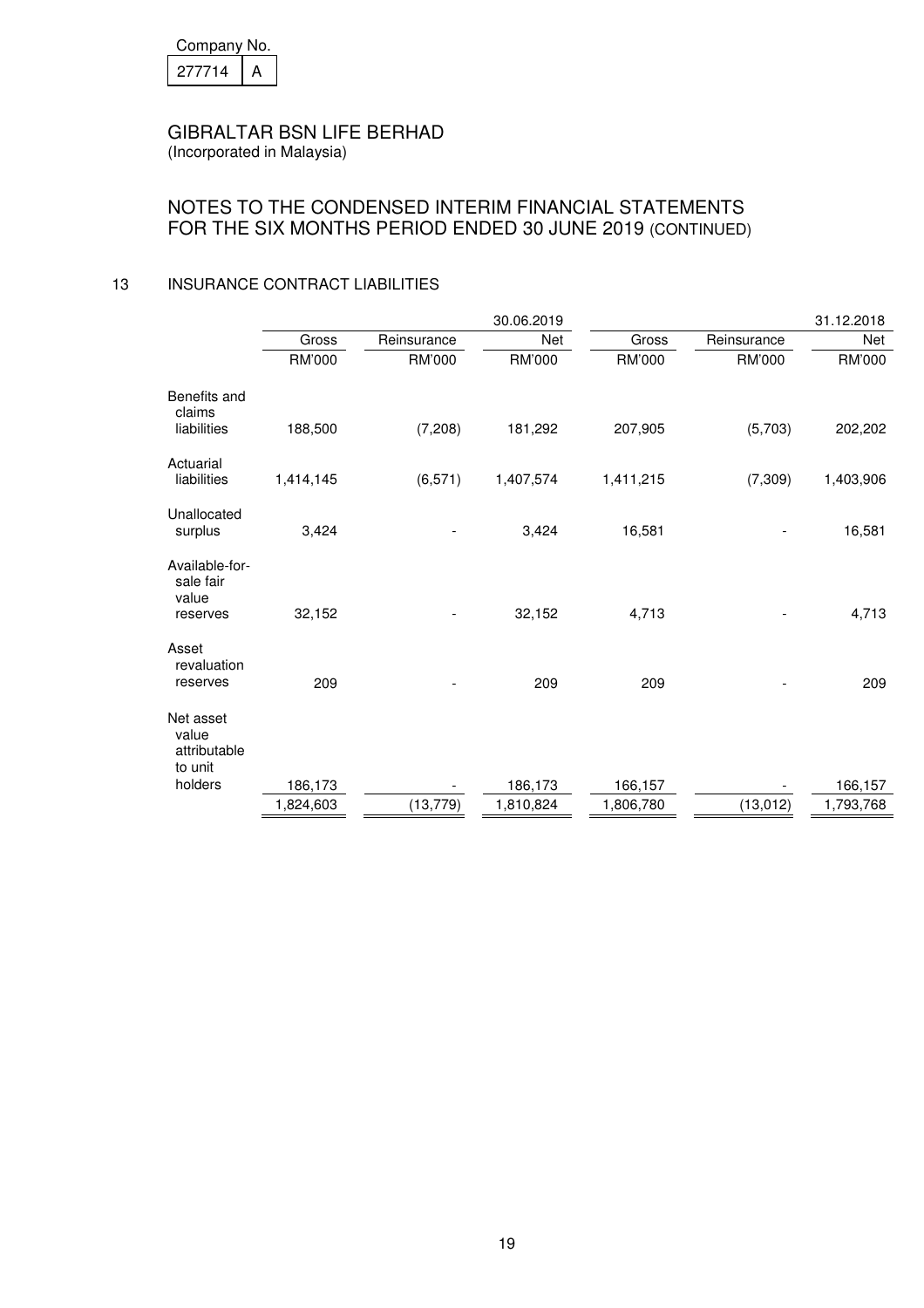| Company No. |  |  |
|-------------|--|--|
| 277714      |  |  |

# NOTES TO THE CONDENSED INTERIM FINANCIAL STATEMENTSFOR THE SIX MONTHS PERIOD ENDED 30 JUNE 2019 (CONTINUED)

### 13 INSURANCE CONTRACT LIABILITIES (CONTINUED)

|                                                    |               |            | Gross     | Reinsurance |            |           |            |
|----------------------------------------------------|---------------|------------|-----------|-------------|------------|-----------|------------|
|                                                    | With          | Without    |           | With        | Without    |           |            |
|                                                    | <b>DPF</b>    | <b>DPF</b> | Total     | <b>DPF</b>  | <b>DPF</b> | Total     | Net        |
|                                                    | <b>RM'000</b> | RM'000     | RM'000    | RM'000      | RM'000     | RM'000    | RM'000     |
| At 1 January 2019                                  | 1,094,827     | 711,953    | 1,806,780 | (2,015)     | (10, 997)  | (13, 012) | 1,793,768  |
| Change in life insurance fund contract liabilities |               |            |           |             |            |           |            |
| Due to assumptions change                          |               |            |           |             |            |           |            |
| Expenses                                           |               |            |           |             |            |           |            |
| Mortality/morbidity                                |               |            |           |             |            |           |            |
| Lapse/withdrawal                                   |               |            |           |             |            |           |            |
| Interest and bonus rate                            | 789           | 18,378     | 19,167    |             |            |           | 19,167     |
| <b>Others</b>                                      | 310           | (138)      | 172       |             |            |           | 172        |
| Projected cash flow for inforce policies           |               |            |           |             |            |           |            |
| Premium                                            | 39,938        | 42,229     | 82,167    |             |            |           | 82,167     |
| Investment return                                  | 22,075        | 7,584      | 29,659    |             |            |           | 29,659     |
| <b>Benefits</b>                                    | (104, 938)    | (47,680)   | (152,618) |             |            |           | (152, 618) |
| Expenses/commission                                | (5,769)       | (11, 198)  | (16, 967) |             |            |           | (16, 967)  |
| Variance on inforce policies                       | 14,673        | 5,880      | 20,553    |             |            |           | 20,553     |
| New business reserves                              | (82)          | 1,733      | 1,651     |             |            |           | 1,651      |
| <b>Others</b>                                      | 19,361        | (215)      | 19,146    | 14          | 724        | 738       | 19,884     |
| Benefits and claims experience variation           | (21, 527)     | 2,122      | (19, 405) |             | (1, 505)   | (1,505)   | (20, 910)  |
| Net asset value attributable to unit holders       |               | 20,016     | 20,016    |             |            |           | 20,016     |
| Available-for-sale fair value reserves             | 28,593        |            | 28,593    |             |            |           | 28,593     |
| Assets revaluation reserves                        |               |            |           |             |            |           |            |
| Unallocated surplus                                | (13, 157)     |            | (13, 157) |             |            |           | (13, 157)  |
| Deferred tax effects:                              |               |            |           |             |            |           |            |
| Available-for-sale fair value reserves             | (1, 154)      |            | (1, 154)  |             |            |           | (1, 154)   |
| At 30 June 2019                                    | ,073,939      | 750,664    | 1,824,603 | (2,001)     | (11, 778)  | (13, 779) | 1,810,824  |

Note: DPF: Discretionary Participation Features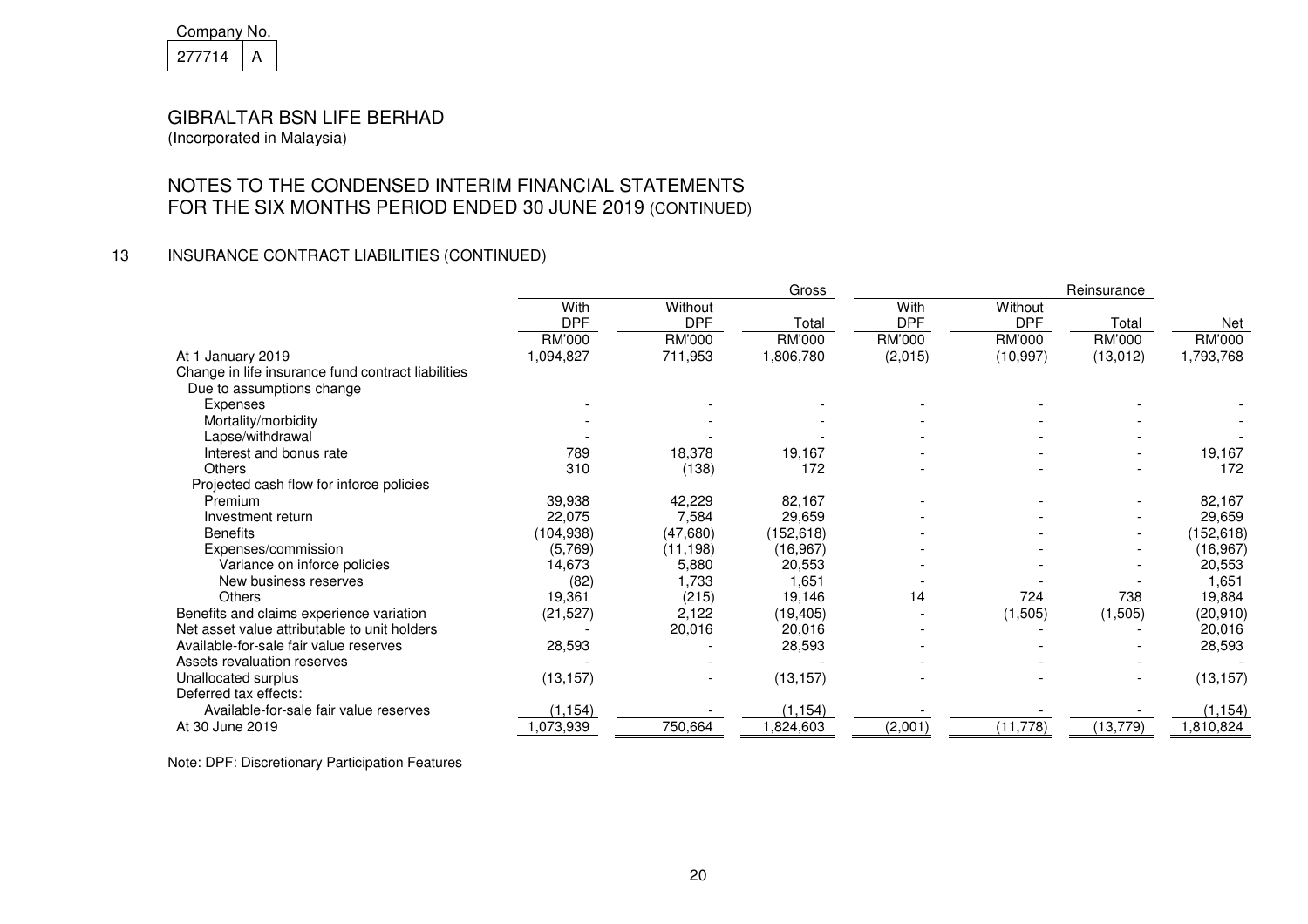| Company No. |  |  |
|-------------|--|--|
| 21/714      |  |  |

# NOTES TO THE CONDENSED INTERIM FINANCIAL STATEMENTSFOR THE SIX MONTHS PERIOD ENDED 30 JUNE 2019 (CONTINUED)

# 13 INSURANCE CONTRACT LIABILITIES (CONTINUED)

|                                                    | Gross              |                       |            | Reinsurance        |                       |                          |            |
|----------------------------------------------------|--------------------|-----------------------|------------|--------------------|-----------------------|--------------------------|------------|
|                                                    | With<br><b>DPF</b> | Without<br><b>DPF</b> | Total      | With<br><b>DPF</b> | Without<br><b>DPF</b> | Total                    | <b>Net</b> |
|                                                    | RM'000             | RM'000                | RM'000     | <b>RM'000</b>      | RM'000                | RM'000                   | RM'000     |
| At 1 January 2018                                  | 1,065,376          | 743,387               | 1,808,763  | (2,026)            | (14, 019)             | (16, 045)                | 1,792,718  |
| Change in life insurance fund contract liabilities |                    |                       |            |                    |                       |                          |            |
| Due to assumptions change                          |                    |                       |            |                    |                       |                          |            |
| Expenses                                           | 15,070             | (9,696)               | 5,374      |                    |                       |                          | 5,374      |
| Mortality/morbidity                                | (1, 843)           | (5, 168)              | (7,011)    |                    |                       |                          | (7,011)    |
| Lapse/withdrawal                                   | (16, 224)          | 4,246                 | (11, 978)  |                    |                       |                          | (11, 978)  |
| Interest and bonus rate                            | (20, 809)          | (4, 847)              | (25, 656)  |                    |                       | $\overline{\phantom{a}}$ | (25, 656)  |
| <b>Others</b>                                      | (623)              | (4,508)               | (5, 131)   |                    |                       |                          | (5, 131)   |
| Projected cash flow for inforce policies           |                    |                       |            |                    |                       |                          |            |
| Premium                                            | 91,188             | 86,228                | 177,416    |                    |                       |                          | 177,416    |
| Investment return                                  | 42,585             | 15,863                | 58,448     |                    |                       |                          | 58,448     |
| <b>Benefits</b>                                    | (110, 952)         | (88,062)              | (199, 014) |                    |                       | $\overline{\phantom{a}}$ | (199, 014) |
| Expenses/commission                                | (12, 982)          | (23, 804)             | (36, 786)  |                    |                       |                          | (36, 786)  |
| Variance on inforce policies                       | 21,376             | 8,076                 | 29,452     |                    |                       |                          | 29,452     |
| New business reserves                              | 324                | 8,925                 | 9,249      |                    |                       |                          | 9,249      |
| Others                                             | 6,338              | 6,521                 | 12,859     | 97                 | 1,335                 | 1,432                    | 14,291     |
| Benefits and claims experience variation           | 10,177             | (444)                 | 9,733      | (86)               | 1,687                 | 1,601                    | 11,334     |
| Net asset value attributable to unit holders       |                    | (24, 764)             | (24, 764)  |                    |                       |                          | (24, 764)  |
| Available-for-sale fair value reserves             | 6,251              |                       | 6,251      |                    |                       |                          | 6,251      |
| Assets revaluation reserves                        | (3,543)            |                       | (3, 543)   |                    |                       | $\overline{\phantom{a}}$ | (3, 543)   |
| Unallocated surplus                                | 3,618              |                       | 3,618      |                    |                       |                          | 3,618      |
| Deferred tax effects:                              |                    |                       |            |                    |                       |                          |            |
| Available-for-sale fair value reserves             | (500)              |                       | (500)      |                    |                       |                          | (500)      |
| At 31 December 2018                                | 1,094,827          | 711,953               | 1,806,780  | (2,015)            | (10, 997)             | (13, 012)                | 1,793,768  |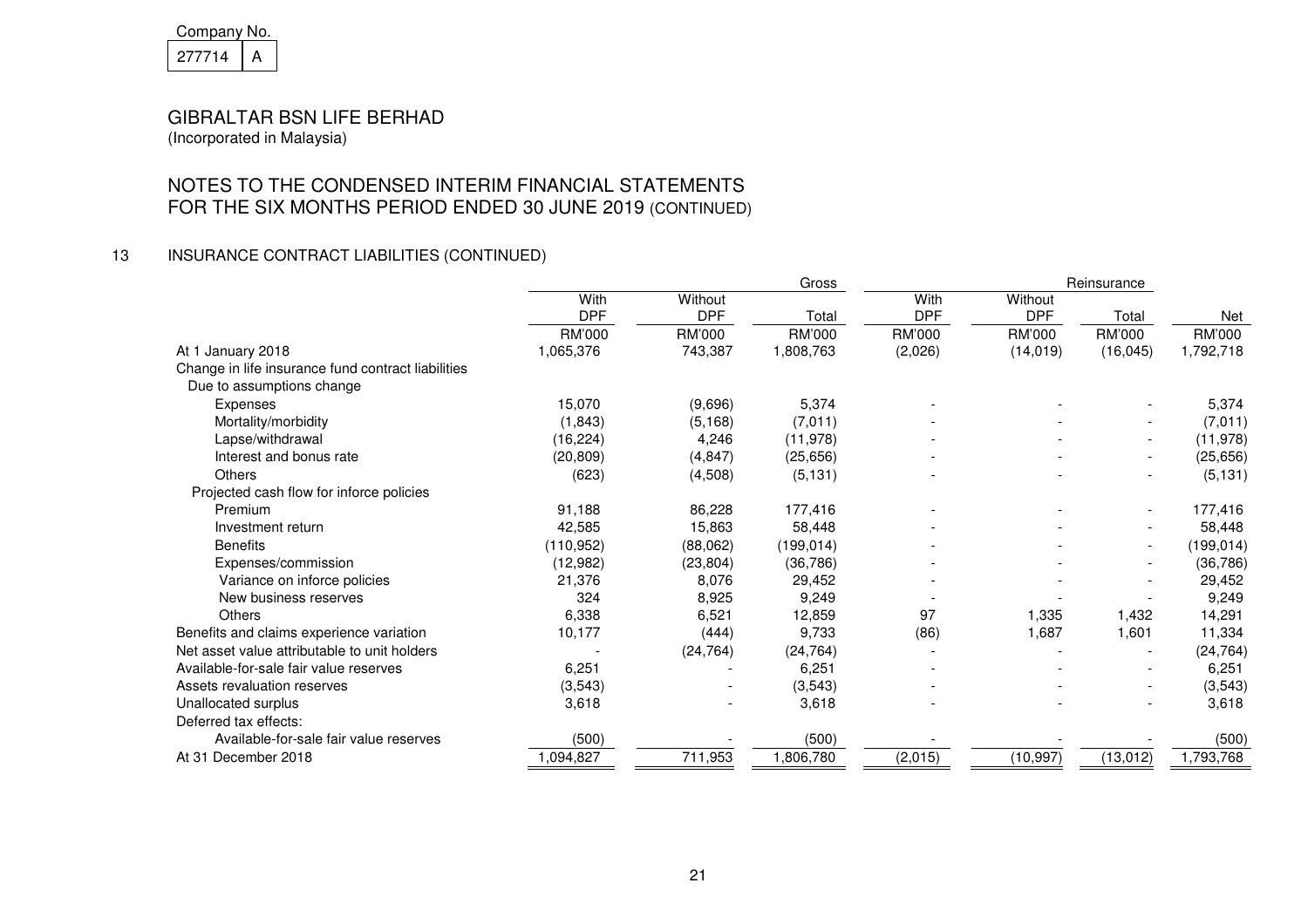| Company No. |  |  |  |
|-------------|--|--|--|
| 277714      |  |  |  |

(Incorporated in Malaysia)

# NOTES TO THE CONDENSED INTERIM FINANCIAL STATEMENTS FOR THE SIX MONTHS PERIOD ENDED 30 JUNE 2019 (CONTINUED)

### 14 INSURANCE PAYABLES

|                                           | 30.06.2019 | 31.12.2018 |
|-------------------------------------------|------------|------------|
|                                           | RM'000     | RM'000     |
| Amount due to insureds                    | 33,952     | 38,251     |
| Amount owing to client and intermediaries | 886        | 3,464      |
| Amount owing to reinsurers and cedants    | 4,800      | 10,943     |
|                                           | 39,638     | 52,658     |

 The carrying amounts disclosed above approximate fair value at the statement of financial position date.

The Company does not off-set its insurance payables against insurance receivables. The Company does not have any financial instruments subject to an enforceable master netting arrangement or financial collateral (pledged or received) as at 30 June 2019 (31.12.2018: RM nil).

### 15 OTHER PAYABLES

|                                    | 30.06.2019 | 31.12.2018 |
|------------------------------------|------------|------------|
|                                    | RM'000     | RM'000     |
|                                    |            |            |
| Accrued expenses                   | 6.773      | 10,366     |
| Provision for bonus                | 8,298      | 8,912      |
| Unclaimed monies                   | 21,499     | 14,327     |
| Payable to investment brokers      | 1,072      | 986        |
| Agency related expenses accrued    | 3,876      | 1,486      |
| Marketing related expenses accrued | 888        | 1,718      |
| Provision for policy settlement    | 1,225      | 1,225      |
| Other payables and accruals        | 4.754      | 6,970      |
| Director related expenses accrued  | 258        | 220        |
|                                    | 48,643     | 46.210     |

 The carrying amounts disclosed above approximate fair value at the statement of financial position date.

The Company does not off-set its other payables against other receivables. The Company does not have any financial instruments subject to an enforceable master netting arrangement or financial collateral (pledged or received) as at 30 June 2019 (31.12.2018: RM nil).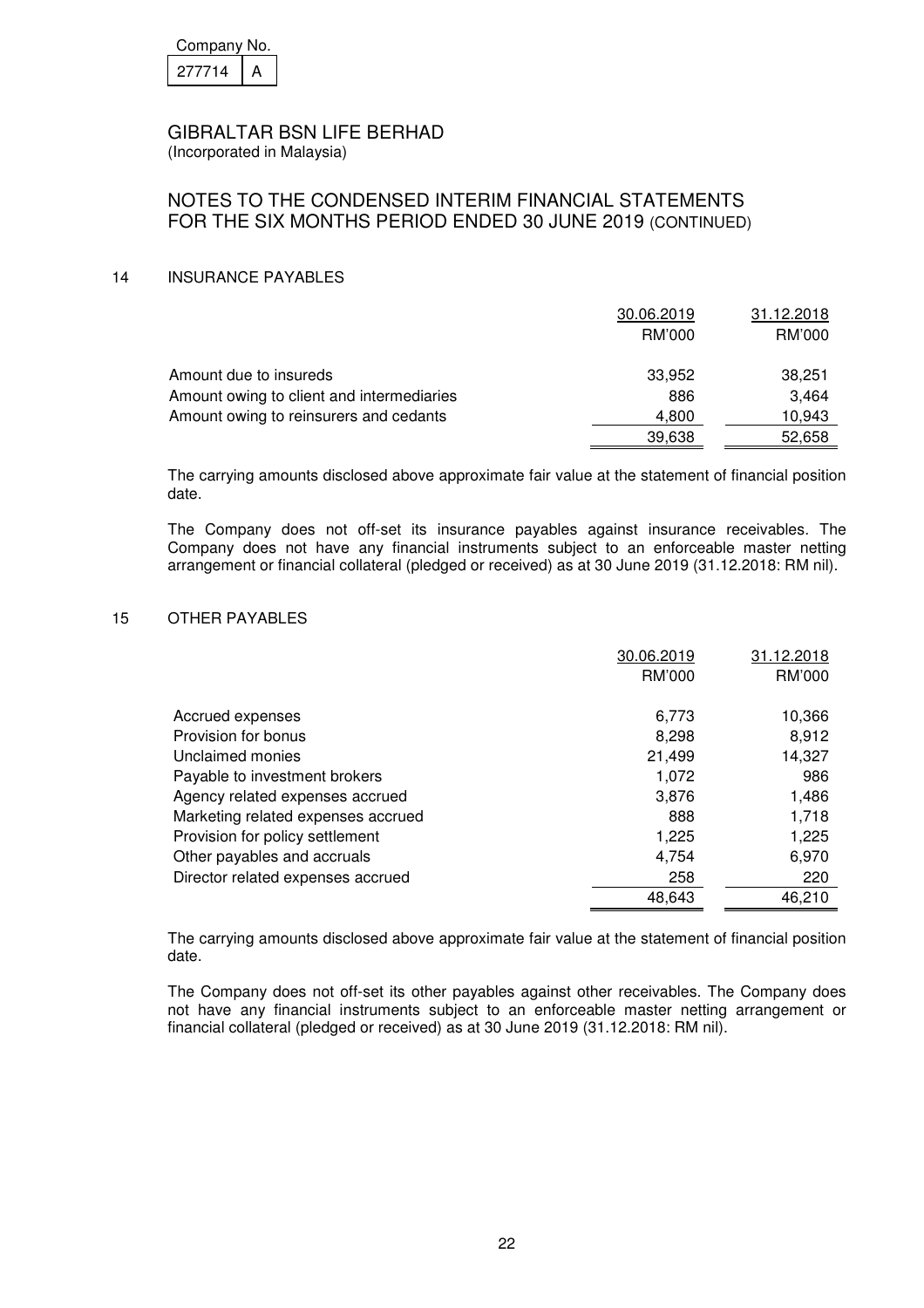| Company No. |  |  |  |  |
|-------------|--|--|--|--|
| 27714       |  |  |  |  |

# NOTES TO THE CONDENSED INTERIM FINANCIAL STATEMENTS FOR THE SIX MONTHS PERIOD ENDED 30 JUNE 2019 (CONTINUED)

### 16 CASH FLOWS

|                                                            | Financial<br>period from<br>01.01.2019<br>to 30.06.2019<br><b>RM'000</b> | Financial<br>period from<br>01.01.2018<br>to 30.06.2018<br>RM'000 |
|------------------------------------------------------------|--------------------------------------------------------------------------|-------------------------------------------------------------------|
| (Loss)/profit for the financial period                     | (24, 179)                                                                | 1,936                                                             |
| Tax benefit/(expense) attributable to participating fund   |                                                                          |                                                                   |
| and unit holders                                           | 5,141                                                                    | (743)                                                             |
| Tax (benefit)/expense attributable to shareholders         | (3,801)                                                                  | 2,298                                                             |
| Investment income                                          | (47, 807)                                                                | (48, 411)                                                         |
| Realised (gains)/ losses recorded in statement of income   | (6,826)                                                                  | 3,776                                                             |
| Fair value (gains)/ losses recorded in statement of income | (32, 838)                                                                | 30,539                                                            |
| Purchases of FVTPL financial assets                        | (323,500)                                                                | (209, 893)                                                        |
| Proceeds from sale of FVTPL financial assets               | 247,637                                                                  | 212,370                                                           |
| Purchases of AFS financial assets                          | (30, 239)                                                                | (35, 113)                                                         |
| Maturity/proceeds from sale of AFS financial assets        | 75,000                                                                   | 40,000                                                            |
| Maturity of HTM financial assets                           | 15,000                                                                   |                                                                   |
| Decrease/(increase) in LAR                                 | 93,851                                                                   | (16, 771)                                                         |
| Non-cash items:                                            |                                                                          |                                                                   |
| Depreciation of properties and equipment                   | 1,859                                                                    | 1,855                                                             |
| Depreciation of right-of-use assets                        | 1,595                                                                    |                                                                   |
| Amortisation of intangible assets                          | 2,125                                                                    | 1,921                                                             |
| Amortisation of prepaid lease property                     | 1                                                                        | 1.                                                                |
|                                                            |                                                                          |                                                                   |
| Changes in working capital:                                |                                                                          |                                                                   |
| Increase in reinsurance assets                             | (767)                                                                    | (152)                                                             |
| Decrease/(increase) in insurance receivables               | 2,687                                                                    | (390)                                                             |
| Decrease/(increase) in other receivables                   | 36,515                                                                   | (3,209)                                                           |
| Decrease in insurance contract liabilities                 | (32,018)                                                                 | (1,828)                                                           |
| Decrease in insurance payables                             | (13,020)                                                                 | (3,625)                                                           |
| Decrease in other payables                                 | (3, 121)                                                                 | (17, 399)                                                         |
| Cash used in operating activities                          | (36, 705)                                                                | (42, 838)                                                         |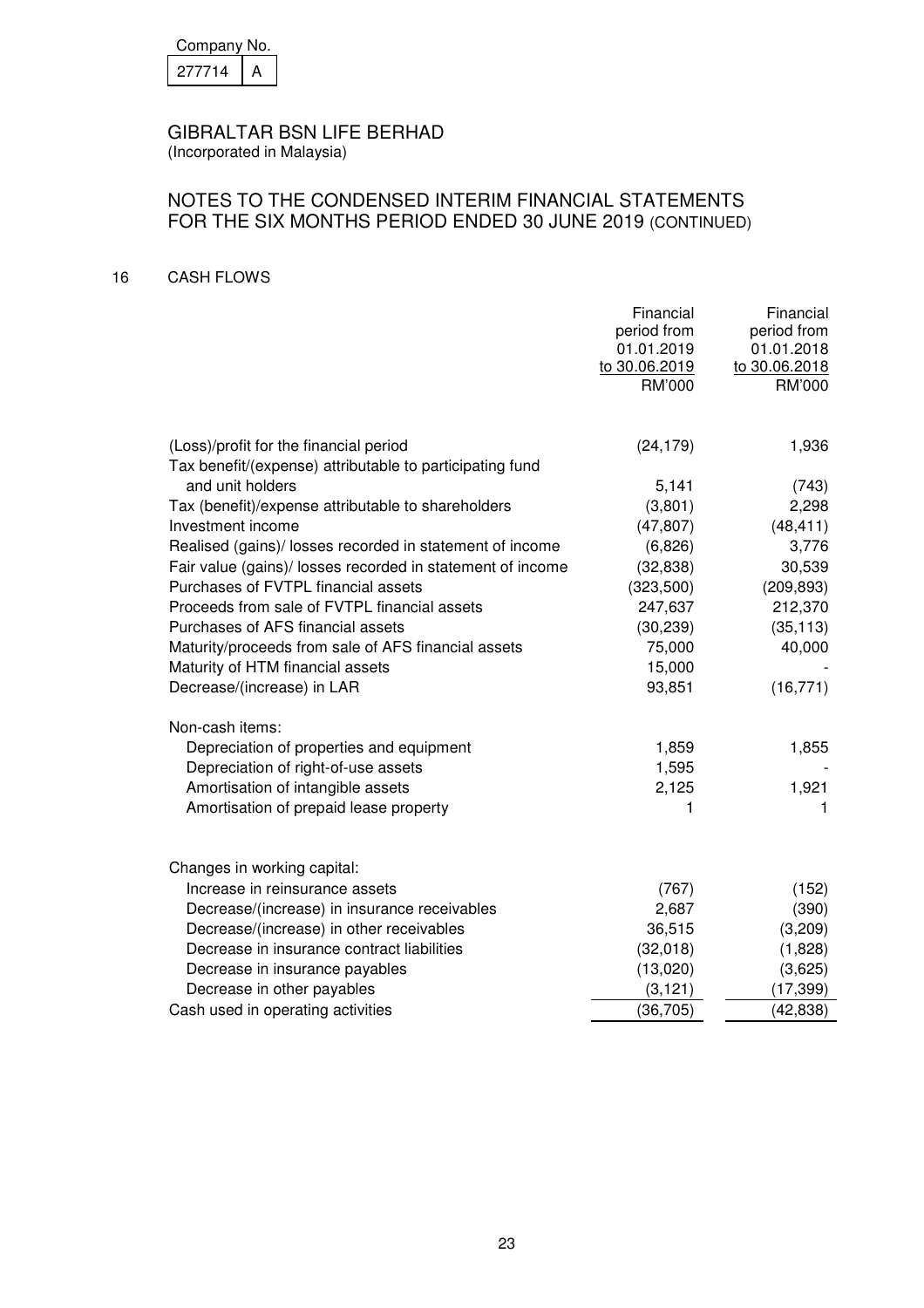| Company No. |  |
|-------------|--|
| 277714      |  |

## NOTES TO THE CONDENSED INTERIM FINANCIAL STATEMENTS FOR THE SIX MONTHS PERIOD ENDED 30 JUNE 2019 (CONTINUED)

### 17 CAPITAL COMMITMENTS

As of 30 June 2019, capital expenditures approved by Directors but not provided for in the financial statements are as follows:

|                                                 | 30.06.2019    | 31.12.2018 |
|-------------------------------------------------|---------------|------------|
|                                                 | <b>RM'000</b> | RM'000     |
| Authorised and contracted but not provided for: |               |            |
| Computer hardware and software                  | 3,677         | 404        |
| Properties and equipment                        | 4             | 194        |
|                                                 | 3,681         | 598        |
| Approved and not contracted for:                |               |            |
| Computer hardware and software                  |               | 2,871      |
| Properties and equipment                        |               |            |
|                                                 |               | 2,871      |

### 18 REGULATORY CAPITAL REQUIREMENTS

 The capital structure of the Company as at 30 June 2019, as prescribed under the RBC Framework is provided below:-

|                                                        | 30.06.2019 | 31.12.2018 |
|--------------------------------------------------------|------------|------------|
|                                                        | RM'000     | RM'000     |
| Eligible Tier 1 Capital                                |            |            |
| Share capital (paid up)                                | 125,000    | 125,000    |
| Valuation surplus, retained earnings and other capital |            |            |
| available                                              | 340,311    | 381,004    |
|                                                        | 465,311    | 506,004    |
| Tier 2 Capital                                         |            |            |
| Eligible Tier 2 Capital                                | 58,051     | 7,850      |
| Amount deducted from Capital                           | (15,099)   | (18,565)   |
|                                                        | 42,952     | (10, 715)  |
|                                                        |            |            |
| <b>Total Capital Available</b>                         | 508,263    | 495,289    |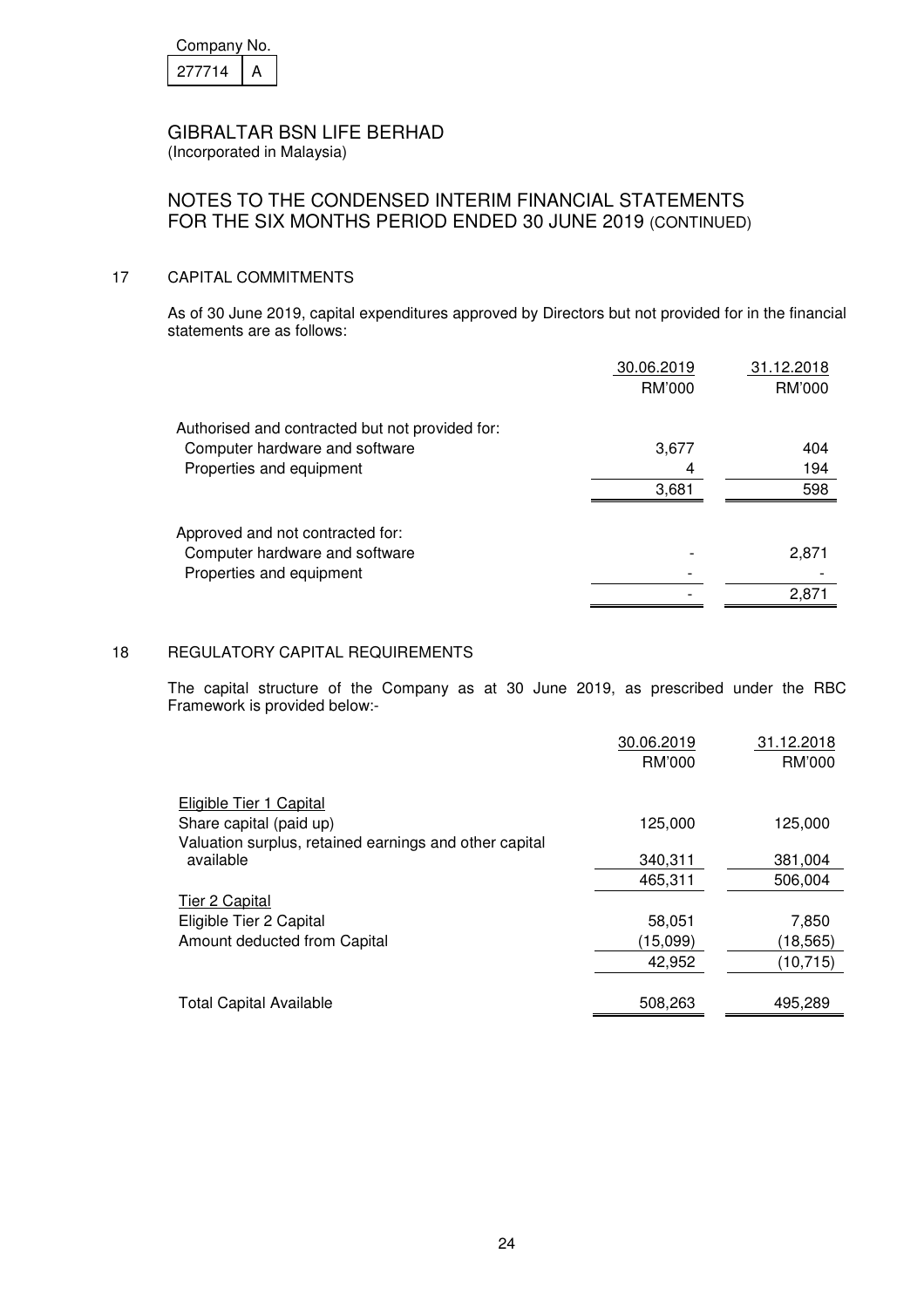| Company No. |  |
|-------------|--|
| 27714       |  |

# NOTES TO THE CONDENSED INTERIM FINANCIAL STATEMENTSFOR THE SIX MONTHS PERIOD ENDED 30 JUNE 2019 (CONTINUED)

### 19 INSURANCE FUNDS

The Company's activities are organised by funds and segregated into the life and shareholders' fund in accordance with Financial Services Act, 2013.

### **Statement of Financial Position by Funds**

|                                              | Shareholders' Fund          |                             | Life Fund                   |                      | <b>Investment-linked Funds</b> |                      | Elimination                 |                      | Total                |                      |
|----------------------------------------------|-----------------------------|-----------------------------|-----------------------------|----------------------|--------------------------------|----------------------|-----------------------------|----------------------|----------------------|----------------------|
|                                              | 30.06.2019<br><b>RM'000</b> | 31.12.2018<br><b>RM'000</b> | 30.06.2019<br><b>RM'000</b> | 31.12.2018<br>RM'000 | 30.06.2019<br>RM'000           | 31.12.2018<br>RM'000 | 30.06.2019<br><b>RM'000</b> | 31.12.2018<br>RM'000 | 30.06.2019<br>RM'000 | 31.12.2018<br>RM'000 |
| Properties and equipment                     |                             |                             | 14,675                      | 10,204               |                                |                      |                             |                      | 14,675               | 10,204               |
| Right-of-use asset                           |                             |                             | 22,579                      |                      |                                |                      |                             |                      | 22,579               |                      |
| Investment property                          |                             |                             | 5.500                       | 11,000               |                                |                      |                             |                      | 5,500                | 11,000               |
| Intangible assets                            |                             |                             | 6,529                       | 6,927                |                                |                      |                             |                      | 6,529                | 6,927                |
| Prepaid lease property                       |                             |                             | 226                         | 227                  |                                |                      |                             |                      | 226                  | 227                  |
| Investments                                  | 208,157                     | 208,567                     | 1,835,532                   | 1,880,231            | 185,840                        | 123,687              | (6, 151)                    | (5,941)              | 2,223,378            | 2,206,544            |
| Reinsurance assets                           |                             |                             | 13,779                      | 13,012               |                                |                      |                             |                      | 13,779               | 13,012               |
| Insurance receivables                        |                             |                             | 6,888                       | 9,575                |                                |                      |                             |                      | 6,888                | 9,575                |
| Other receivables                            | 171,505                     | 176,358                     | 6,324                       | 6,773                | 9,051                          | 48,506               | (170, 029)                  | (206, 713)           | 16,851               | 24,924               |
| Cash and cash equivalents                    |                             |                             | 9,755                       | 6,275                | 16                             |                      |                             |                      | 9,775                | 6,282                |
| <b>Total Assets</b>                          | 379,666                     | 384,929                     | 1,921,787                   | 1,944,224            | 194,907                        | 172,196              | (176, 180)                  | (212, 654)           | 2,320,180            | 2,288,695            |
| Share capital                                | 125,000                     | 125,000                     |                             |                      |                                |                      |                             |                      | 125,000              | 125,000              |
| Retained earnings                            | 197,255                     | 221,434                     |                             |                      |                                |                      |                             |                      | 197,255              | 221,434              |
| AFS fair value reserves                      | 20,850                      | 2,344                       |                             |                      |                                |                      |                             |                      | 20,850               | 2,344                |
| Asset revaluation reserves                   | 46                          | 46                          |                             |                      |                                |                      |                             |                      | 46                   | 46                   |
| <b>Total Equity</b>                          | 343,151                     | 348,824                     |                             |                      |                                |                      |                             |                      | 343,151              | 348,824              |
| Insurance contract liabilities               |                             |                             | 1,638,430                   | 1,640,623            | 192,324                        | 172,098              | (6, 151)                    | (5,941)              | 1,824,603            | 1,806,780            |
| Deferred tax liabilities                     | 32,412                      | 33,505                      | 5,574                       | 212                  | 1,514                          | 98                   |                             |                      | 39,500               | 33,815               |
| Insurance payables                           |                             |                             | 39,638                      | 52,658               |                                |                      |                             |                      | 39,638               | 52,658               |
| Current tax payable                          | 183                         | (166)                       | 1,598                       | 1,603                | (55)                           | (1,029)              |                             |                      | 1,726                | 408                  |
| Lease Liability                              |                             |                             | 22,919                      |                      |                                |                      |                             |                      | 22,919               |                      |
| Other payables                               | 3,920                       | 2,766                       | 213,628                     | 249,128              | 1,124                          | 1,029                | (170, 029)                  | (206, 713)           | 48,643               | 46,210               |
| <b>Total Liabilities</b>                     | 36,515                      | 36,105                      | 1,921,787                   | 1,944,224            | 194,907                        | 172,196              | (176, 180)                  | (212, 654)           | 1,977,029            | 1,939,871            |
| Total policyholders' fund<br>and liabilities | 379,666                     | 384,929                     | 1,921,787                   | 1,944,224            | 194,907                        | 172,196              | (176, 180)                  | (212, 654)           | 2,320,180            | 2,288,695            |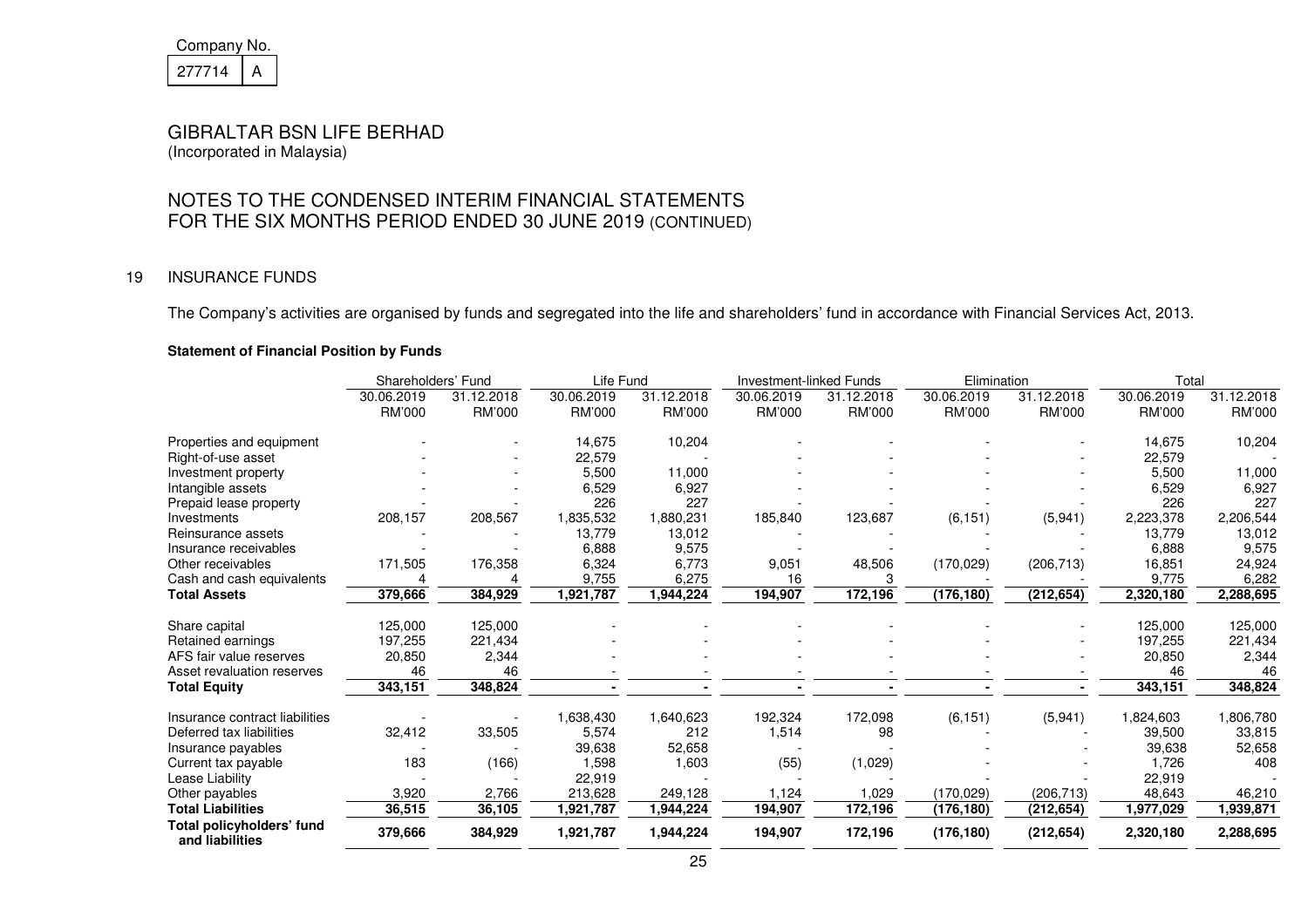| Company No. |  |
|-------------|--|
| 277714      |  |

# NOTES TO THE CONDENSED INTERIM FINANCIAL STATEMENTSFOR THE SIX MONTHS PERIOD ENDED 30 JUNE 2019 (CONTINUED)

### 19 INSURANCE FUNDS (CONTINUED)

#### **Statement of Income by Funds For the financial period ended**

|                                         | Shareholders' Fund |                          | Life Fund     |            | Investment-Linked Fund |             | Elimination |             |             | Total       |  |
|-----------------------------------------|--------------------|--------------------------|---------------|------------|------------------------|-------------|-------------|-------------|-------------|-------------|--|
|                                         |                    |                          |               | Financial  |                        |             |             |             |             |             |  |
|                                         | Financial          | Financial                | Financial     | period     | Financial              | Financial   | Financial   | Financial   | Financial   | Financial   |  |
|                                         | period from        | period from              | period from   | from       | period from            | period from | period from | period from | period from | period from |  |
|                                         | 01.01.2019         | 01.01.2018               | 01.01.2019    | 01.01.2018 | 01.01.2019             | 01.01.2018  | 01.01.2019  | 01.01.2018  | 01.01.2019  | 01.01.2018  |  |
|                                         | to                 | to                       | to            | to         | to                     | to          | to          | to          | to          | to          |  |
|                                         | 30.06.2019         | 30.06.2018               | 30.06.2019    | 30.06.2018 | 30.06.2019             | 30.06.2018  | 30.06.2019  | 30.06.2018  | 30.06.2019  | 30.06.2018  |  |
|                                         | RM'000             | RM'000                   | <b>RM'000</b> | RM'000     | RM'000                 | RM'000      | RM'000      | RM'000      | RM'000      | RM'000      |  |
| Operating revenue                       | 3,924              | 2,818                    | 152,736       | 177,174    | 15,582                 | 16,267      |             |             | 172,242     | 196,259     |  |
| Gross premium                           |                    |                          | 111,068       | 134,196    | 13,367                 | 13,652      |             |             | 124,435     | 147,848     |  |
| Premium ceded to reinsurers             |                    |                          | (4,006)       | (6, 132)   |                        |             |             |             | (4,006)     | (6, 132)    |  |
| Net premiums                            |                    |                          | 107,062       | 128,064    | 13,367                 | 13,652      |             |             | 120,429     | 141,716     |  |
| Investment income                       | 3,924              | 2,818                    | 41,668        | 42,978     | 2,215                  | 2,615       |             |             | 47,807      | 48,411      |  |
| Realised gains/(losses)                 | 946                | 29                       | 342           | 2,212      | 6,481                  | (6,017)     | (943)       |             | 6,826       | (3,776)     |  |
| Fair value (losses)/gains               | (737)              | 1,177                    | 15,351        | (21, 622)  | 17,491                 | (10,028)    | 733         | (66)        | 32,838      | (30, 539)   |  |
| Other operating (expenses)/<br>income   | (3,005)            | (1, 457)                 | 4,261         | 2,352      | (11)                   | 177         |             |             | 1,245       | 1,072       |  |
| Other income                            | ,128               | 2,567                    | 61,622        | 25,920     | 26,176                 | (13, 253)   | (210)       | (66)        | 88,716      | 15,168      |  |
| Gross benefits and claims               |                    |                          | (144, 280)    | (90, 764)  | (14, 714)              | (16, 314)   |             |             | (158, 994)  | (107, 078)  |  |
| Claims ceded to reinsurers              |                    |                          | 4,390         | 2,561      |                        |             |             |             | 4,390       | 2,561       |  |
| Gross change in contract<br>liabilities |                    |                          | 8,751         | 4,027      | (20, 226)              | 17,201      | 210         | 66          | (11, 265)   | 21,294      |  |
| Change in contract liabilities to       |                    |                          |               |            |                        |             |             |             |             |             |  |
| reinsurers                              |                    |                          | 738           | (990)      |                        |             |             |             | 738         | (990)       |  |
| Net insurance benefits and<br>claims    |                    | $\overline{\phantom{a}}$ | (130, 401)    | (85, 166)  | (34, 940)              | 887         | 210         | 66          | (165, 131)  | (84, 213)   |  |